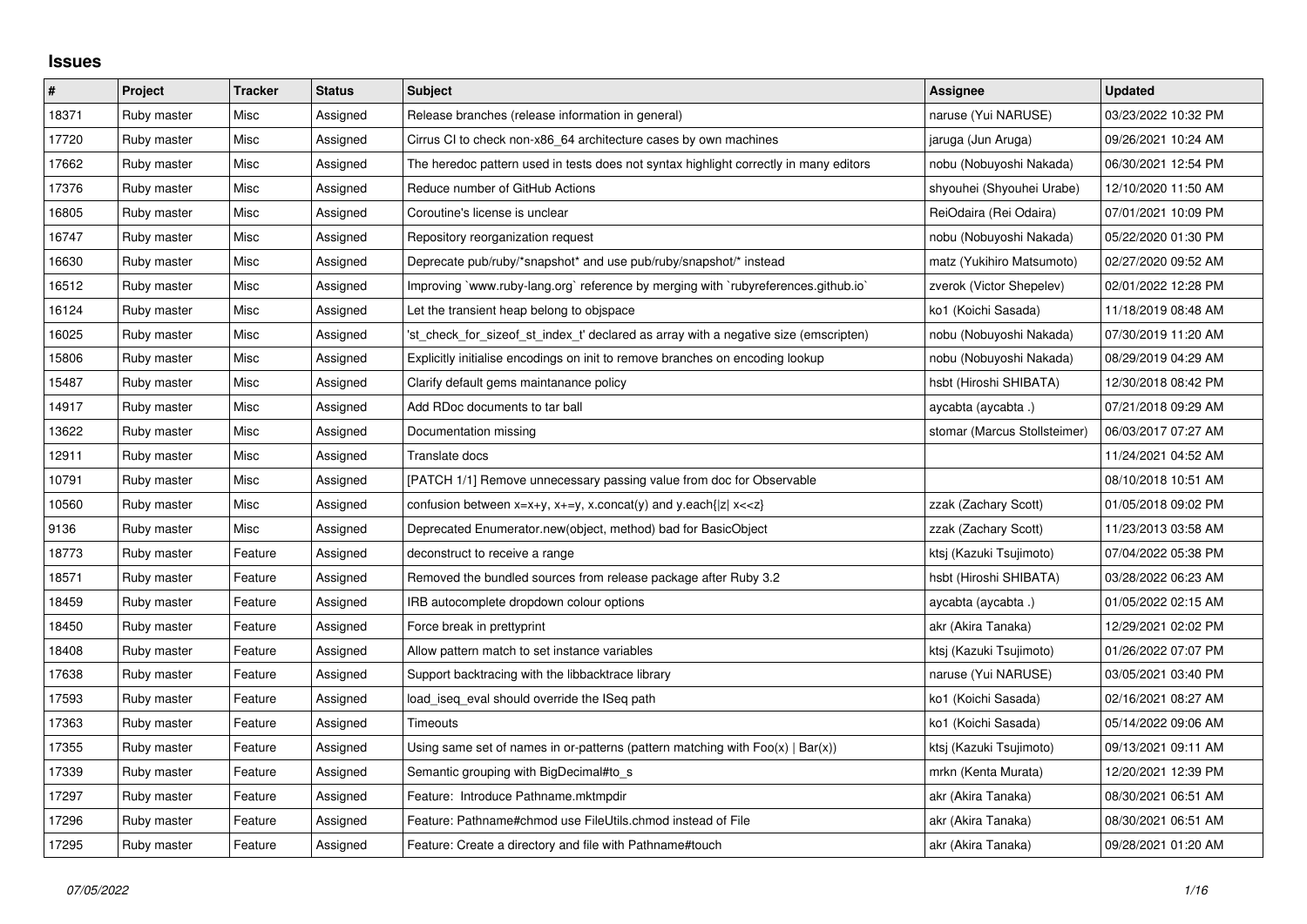| $\vert$ # | Project     | <b>Tracker</b> | <b>Status</b> | Subject                                                                         | Assignee                          | <b>Updated</b>      |
|-----------|-------------|----------------|---------------|---------------------------------------------------------------------------------|-----------------------------------|---------------------|
| 17294     | Ruby master | Feature        | Assigned      | Feature: Allow method chaining with Pathname#mkpath Pathname#rmtree             | akr (Akira Tanaka)                | 08/30/2021 06:52 AM |
| 17291     | Ruby master | Feature        | Assigned      | Optimize __send__ call                                                          | matz (Yukihiro Matsumoto)         | 01/12/2021 05:47 AM |
| 17111     | Ruby master | Feature        | Assigned      | Improve performance of Net::HTTPHeader#set_form by 40%                          | naruse (Yui NARUSE)               | 08/10/2020 05:36 AM |
| 16963     | Ruby master | Feature        | Assigned      | Remove English.rb from Ruby 2.8/3.0                                             | hsbt (Hiroshi SHIBATA)            | 06/19/2020 09:48 AM |
| 16937     | Ruby master | Feature        | Assigned      | Add DNS over HTTP to Resolv                                                     | akr (Akira Tanaka)                | 12/10/2020 09:15 AM |
| 16461     | Ruby master | Feature        | Assigned      | Proc#using                                                                      | matz (Yukihiro Matsumoto)         | 12/10/2020 09:10 AM |
| 16350     | Ruby master | Feature        | Assigned      | ArithmeticSequence#member? can result in infinite loop                          | mrkn (Kenta Murata)               | 05/29/2020 10:26 PM |
| 16027     | Ruby master | Feature        | Assigned      | Update Ruby's dtrace / USDT API to match what is exposed via the TracePoint API | ko1 (Koichi Sasada)               | 08/03/2019 02:41 AM |
| 16012     | Ruby master | Feature        | Assigned      | Add a (small) test-install suite?                                               | hsbt (Hiroshi SHIBATA)            | 07/30/2019 08:13 AM |
| 15939     | Ruby master | Feature        | Assigned      | Dump symbols reference to their fstr in ObjectSpace.dump()                      | ko1 (Koichi Sasada)               | 08/08/2019 09:38 PM |
| 15878     | Ruby master | Feature        | Assigned      | Make exit faster by not running GC                                              | ko1 (Koichi Sasada)               | 07/29/2019 07:48 AM |
| 15628     | Ruby master | Feature        | Assigned      | init_inetsock_internal should fallback to IPv4 if IPv6 is unreachable           | Glass_saga (Masaki<br>Matsushita) | 09/25/2020 05:42 AM |
| 15371     | Ruby master | Feature        | Assigned      | <b>IRB with ARGV</b>                                                            | aycabta (aycabta .)               | 02/14/2020 11:35 AM |
| 15281     | Ruby master | Feature        | Assigned      | Speed up Set#intersect with size check.                                         | knu (Akinori MUSHA)               | 08/11/2020 02:43 AM |
| 15239     | Ruby master | Feature        | Assigned      | [patch] test-spec win32ole                                                      | suke (Masaki Suketa)              | 12/29/2019 01:04 PM |
| 15166     | Ruby master | Feature        | Assigned      | 2.5 times faster implementation than current gcd implmentation                  | watson1978 (Shizuo Fujita)        | 04/26/2019 09:12 PM |
| 15047     | Ruby master | Feature        | Assigned      | Documentation and more functions for Hash functions in C API                    |                                   | 03/20/2019 01:24 AM |
| 14922     | Ruby master | Feature        | Assigned      | Resolv getaddresses ignores AAAA records for IPv6                               | akr (Akira Tanaka)                | 11/13/2020 04:01 AM |
| 14901     | Ruby master | Feature        | Assigned      | [PATCH] do not block SIGCHLD in normal Ruby Threads                             | normalperson (Eric Wong)          | 07/19/2021 05:23 AM |
| 14737     | Ruby master | Feature        | Assigned      | Split default gems into separate directory structure                            | hsbt (Hiroshi SHIBATA)            | 09/02/2020 06:00 PM |
| 14476     | Ruby master | Feature        | Assigned      | Adding same_all? for checking whether all items in an Array are same            | mrkn (Kenta Murata)               | 08/28/2020 01:10 PM |
| 14412     | Ruby master | Feature        | Assigned      | DRb UNIX on local machine: add support for getpeereid()                         | seki (Masatoshi Seki)             | 01/28/2018 12:51 PM |
| 14397     | Ruby master | Feature        | Assigned      | public, protected and private should return their arguments instead of self     | matz (Yukihiro Matsumoto)         | 12/10/2018 07:08 AM |
| 14066     | Ruby master | Feature        | Assigned      | Add CAA DNS RR on Resolv                                                        | akr (Akira Tanaka)                | 11/10/2017 06:50 AM |
| 13847     | Ruby master | Feature        | Assigned      | Gem activated problem for default gems                                          |                                   | 12/10/2020 08:53 AM |
| 13821     | Ruby master | Feature        | Assigned      | Allow fibers to be resumed across threads                                       | ko1 (Koichi Sasada)               | 02/15/2019 10:09 AM |
| 13721     | Ruby master | Feature        | Assigned      | [PATCH] net/imap: dedupe attr keys in Net::IMAP::FetchData                      | normalperson (Eric Wong)          | 07/27/2017 09:51 AM |
| 13610     | Ruby master | Feature        | Assigned      | IPAddr doesn't provide helpful methods to get the subnet or IP address          | knu (Akinori MUSHA)               | 10/20/2017 01:13 AM |
| 13604     | Ruby master | Feature        | Assigned      | Exposing alternative interface of readline                                      | aycabta (aycabta.)                | 01/20/2020 05:34 AM |
| 13577     | Ruby master | Feature        | Assigned      | Digest.file accidentally receives File object but uses file path                | nobu (Nobuyoshi Nakada)           | 05/20/2017 06:50 PM |
| 13534     | Ruby master | Feature        | Assigned      | Checking installation results of default gems                                   | hsbt (Hiroshi SHIBATA)            | 07/26/2018 02:16 AM |
| 13516     | Ruby master | Feature        | Assigned      | Improve the text of the circular require warning                                | nobu (Nobuyoshi Nakada)           | 08/31/2017 05:49 AM |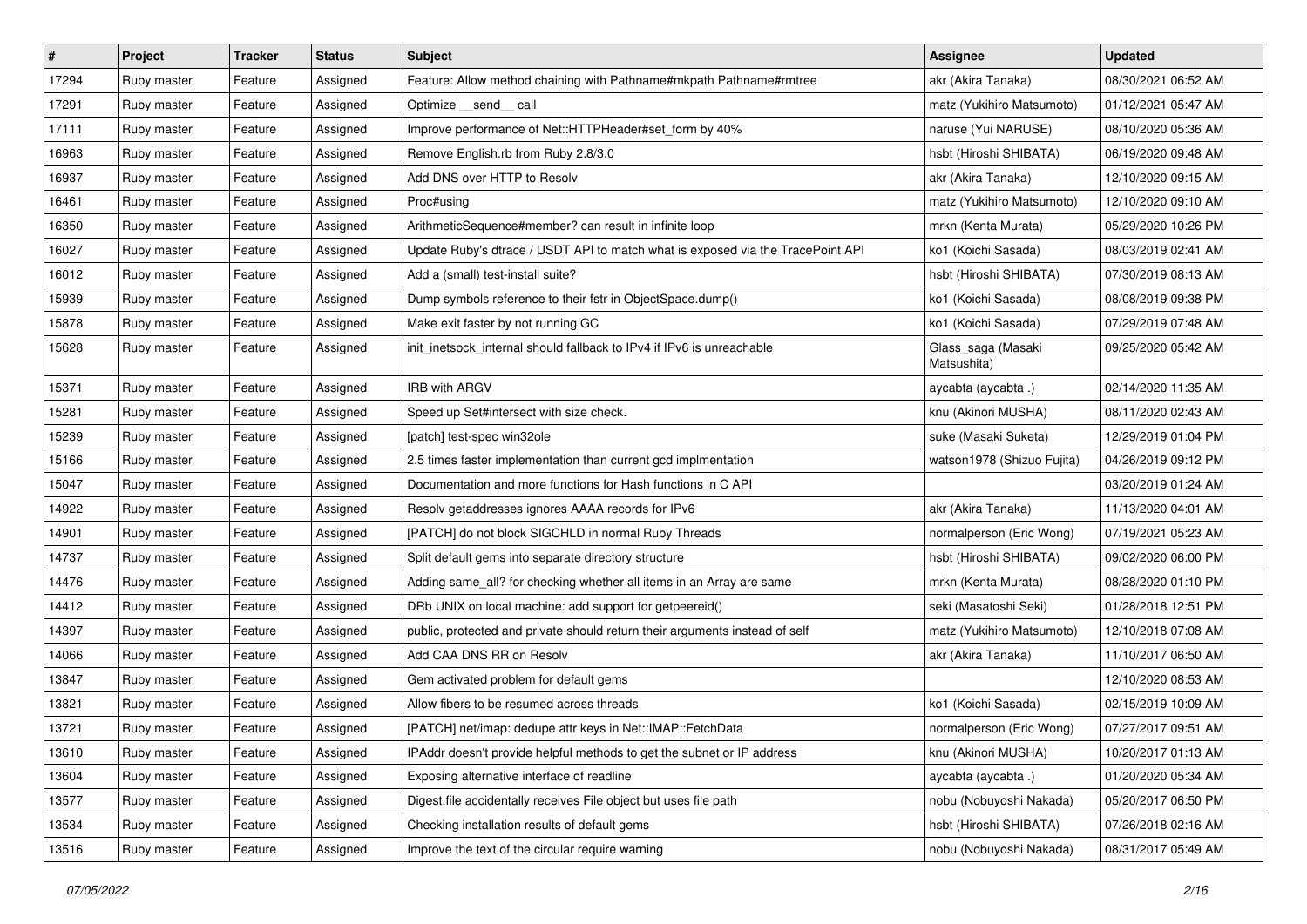| $\vert$ # | Project     | <b>Tracker</b> | <b>Status</b> | Subject                                                                                                                | Assignee                            | <b>Updated</b>      |
|-----------|-------------|----------------|---------------|------------------------------------------------------------------------------------------------------------------------|-------------------------------------|---------------------|
| 13508     | Ruby master | Feature        | Assigned      | How remove/refactor code related mathn library.                                                                        | hsbt (Hiroshi SHIBATA)              | 12/25/2017 06:15 PM |
| 13388     | Ruby master | Feature        | Assigned      | gc.c: Add GC.get_parameters and .set_parameters                                                                        | ko1 (Koichi Sasada)                 | 03/30/2017 10:52 AM |
| 13252     | Ruby master | Feature        | Assigned      | C API for creating strings without copying                                                                             | ko1 (Koichi Sasada)                 | 04/17/2017 07:22 AM |
| 13221     | Ruby master | Feature        | Assigned      | [PATCH] gems/bundled_gems: add "curses" RubyGem                                                                        | naruse (Yui NARUSE)                 | 09/25/2017 06:32 PM |
| 13129     | Ruby master | Feature        | Assigned      | Refinements cannot refine method_missing and respond_to_missing?                                                       | matz (Yukihiro Matsumoto)           | 07/03/2021 10:45 PM |
| 13047     | Ruby master | Feature        | Assigned      | Use String literal instead of `String#+` for multiline pretty-printing of multiline strings                            | akr (Akira Tanaka)                  | 02/22/2017 07:09 AM |
| 12848     | Ruby master | Feature        | Assigned      | Crazy idea: Allow regex definition for methods (Do not take it seriously please)                                       |                                     | 10/18/2016 12:17 AM |
| 12813     | Ruby master | Feature        | Assigned      | Calling chunk_while, slice_after, slice_before, slice_when with no block                                               | matz (Yukihiro Matsumoto)           | 12/06/2016 12:58 PM |
| 12676     | Ruby master | Feature        | Assigned      | Significant performance increase, and code conciseness, for prime division method in<br>prime.rb                       | marcandre (Marc-Andre<br>Lafortune) | 11/18/2016 03:46 PM |
| 12656     | Ruby master | Feature        | Assigned      | Expand short paths with File.expand path                                                                               | cruby-windows                       | 01/31/2018 02:31 PM |
| 12653     | Ruby master | Feature        | Assigned      | Use wide WinAPI for rb_w32_getcwd                                                                                      | usa (Usaku NAKAMURA)                | 09/12/2016 06:35 AM |
| 12639     | Ruby master | Feature        | Assigned      | Speed up require in RubyGems by 5x                                                                                     | hsbt (Hiroshi SHIBATA)              | 07/26/2018 02:12 AM |
| 12543     | Ruby master | Feature        | Assigned      | explicit tail call syntax: foo() then return                                                                           | matz (Yukihiro Matsumoto)           | 04/18/2021 03:02 PM |
| 12497     | Ruby master | Feature        | Assigned      | GMP version of divmod may be slower                                                                                    | akr (Akira Tanaka)                  | 08/10/2016 03:11 AM |
| 12354     | Ruby master | Feature        | Assigned      | PKey::EC Can't output public key pem when private key exists                                                           | rhenium (Kazuki Yamaguchi)          | 07/24/2019 10:57 PM |
| 12281     | Ruby master | Feature        | Assigned      | Allow lexically scoped use of refinements with 'using {}' block syntax                                                 | shugo (Shugo Maeda)                 | 06/13/2016 07:44 AM |
| 12020     | Ruby master | Feature        | Assigned      | Documenting Ruby memory model                                                                                          | ko1 (Koichi Sasada)                 | 12/23/2021 11:40 PM |
| 11955     | Ruby master | Feature        | Assigned      | Expose Object that Receives logs in Logger                                                                             | sonots (Naotoshi Seo)               | 11/09/2017 11:35 AM |
| 11816     | Ruby master | Feature        | Assigned      | Partial safe navigation operator                                                                                       | matz (Yukihiro Matsumoto)           | 04/14/2020 08:02 AM |
| 11625     | Ruby master | Feature        | Assigned      | Unlock GVL for SHA1 calculations                                                                                       |                                     | 09/25/2018 11:26 AM |
| 11527     | Ruby master | Feature        | Assigned      | IPAddr#mask addr isn't a method                                                                                        | knu (Akinori MUSHA)                 | 11/07/2018 04:12 PM |
| 11322     | Ruby master | Feature        | Assigned      | OpenUri: RuntimeError: HTTP redirection loop                                                                           | akr (Akira Tanaka)                  | 11/13/2020 03:52 AM |
| 11028     | Ruby master | Feature        | Assigned      | standalone running single file (zipped archives of ruby code) running **without installation**<br>using "gem install " | matz (Yukihiro Matsumoto)           | 04/04/2015 01:44 AM |
| 10782     | Ruby master | Feature        | Assigned      | Patch: Add constants for BigDecimal for ZERO, ONE, TEN                                                                 | mrkn (Kenta Murata)                 | 05/21/2015 08:13 AM |
| 10637     | Ruby master | Feature        | Assigned      | Puppet orchestration on vagrant fails with Error: Non-HTTP proxy URI                                                   | akr (Akira Tanaka)                  | 09/23/2020 10:23 PM |
| 10481     | Ruby master | Feature        | Assigned      | Add "if" and "unless" clauses to rescue statements                                                                     | matz (Yukihiro Matsumoto)           | 01/18/2015 02:46 PM |
| 10459     | Ruby master | Feature        | Assigned      | [PATCH] rfc3339 method for Time                                                                                        | akr (Akira Tanaka)                  | 05/21/2015 08:14 AM |
| 10129     | Ruby master | Feature        | Assigned      | More descriptive error message for failed net/http requests                                                            | akr (Akira Tanaka)                  | 01/05/2018 09:01 PM |
| 10038     | Ruby master | Feature        | Assigned      | Extend ObjectSpace.dump to expose buffer addresses for String and Array                                                | tmm1 (Aman Karmani)                 | 01/05/2018 09:01 PM |
| 9830      | Ruby master | Feature        | Assigned      | Support for GOST private/public keys                                                                                   |                                     | 09/13/2015 03:10 AM |
| 9816      | Ruby master | Feature        | Assigned      | 00000000000000000000                                                                                                   | matz (Yukihiro Matsumoto)           | 10/28/2014 08:29 AM |
| 9768      | Ruby master | Feature        | Assigned      | Method that is visible only within a certain module/class                                                              | matz (Yukihiro Matsumoto)           | 04/25/2014 06:43 AM |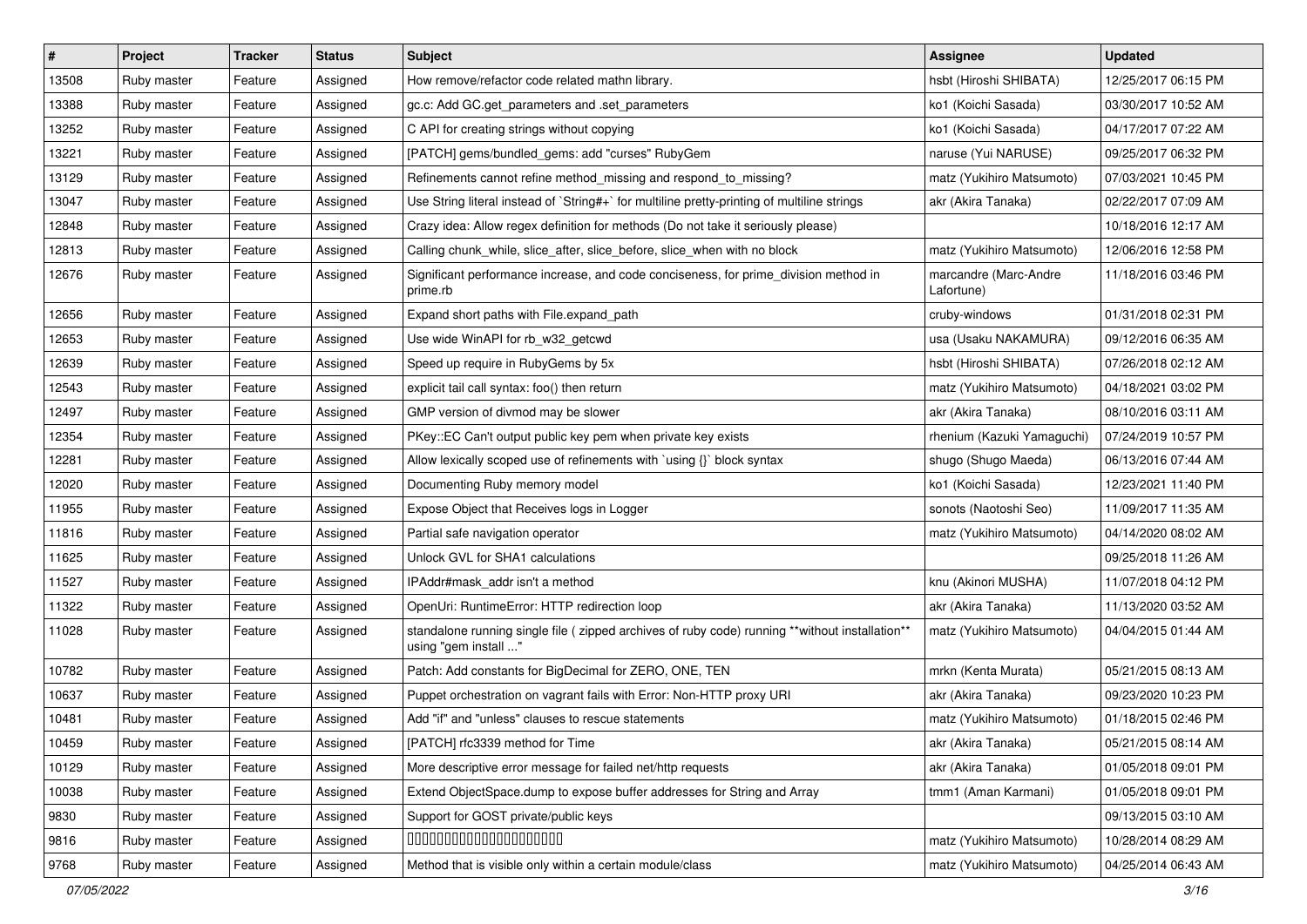| $\vert$ # | Project     | <b>Tracker</b> | <b>Status</b> | <b>Subject</b>                                                                     | <b>Assignee</b>                       | <b>Updated</b>      |
|-----------|-------------|----------------|---------------|------------------------------------------------------------------------------------|---------------------------------------|---------------------|
| 9755      | Ruby master | Feature        | Assigned      | Thread::Backtrace::Location#defined_class                                          | ko1 (Koichi Sasada)                   | 04/18/2014 09:22 AM |
| 9235      | Ruby master | Feature        | Assigned      | Documentation for commercial support                                               | zzak (Zachary Scott)                  | 08/10/2019 02:55 PM |
| 9023      | Ruby master | Feature        | Assigned      | Array#tail                                                                         | matz (Yukihiro Matsumoto)             | 12/23/2021 11:40 PM |
| 9020      | Ruby master | Feature        | Assigned      | Net::HTTPResponse predicate/query methods                                          | naruse (Yui NARUSE)                   | 12/25/2017 06:15 PM |
| 8960      | Ruby master | Feature        | Assigned      | Add Exception#backtrace_locations                                                  | ko1 (Koichi Sasada)                   | 11/25/2016 02:15 PM |
| 8959      | Ruby master | Feature        | Assigned      | Allow top level prepend                                                            | nobu (Nobuyoshi Nakada)               | 10/16/2013 03:22 AM |
| 8948      | Ruby master | Feature        | Assigned      | Frozen regex                                                                       | matz (Yukihiro Matsumoto)             | 12/20/2020 07:15 PM |
| 8850      | Ruby master | Feature        | Assigned      | Convert Rational to decimal string                                                 | matz (Yukihiro Matsumoto)             | 12/25/2017 06:15 PM |
| 8839      | Ruby master | Feature        | Assigned      | Class and module should return the class or module that was opened                 | matz (Yukihiro Matsumoto)             | 12/28/2015 08:36 AM |
| 8678      | Ruby master | Feature        | Assigned      | Allow invalid string to work with regexp                                           | matz (Yukihiro Matsumoto)             | 01/05/2018 09:00 PM |
| 8576      | Ruby master | Feature        | Assigned      | Add optimized method type for constant value methods                               | ko1 (Koichi Sasada)                   | 12/25/2017 06:15 PM |
| 8536      | Ruby master | Feature        | Assigned      | Implement is_numeric? family of methods                                            | matz (Yukihiro Matsumoto)             | 12/25/2017 06:15 PM |
| 8460      | Ruby master | Feature        | Assigned      | PATCH: optparse: add keep_unknown option                                           | nobu (Nobuyoshi Nakada)               | 05/27/2021 10:07 PM |
| 8295      | Ruby master | Feature        | Assigned      | Float I Rational 0000000000000 BigDecimal 0000000                                  | mrkn (Kenta Murata)                   | 12/25/2017 06:15 PM |
| 8271      | Ruby master | Feature        | Assigned      | Proposal for moving to a more visible, formal process for feature requests         | matz (Yukihiro Matsumoto)             | 12/23/2021 11:40 PM |
| 8263      | Ruby master | Feature        | Assigned      | Support discovering yield state of individual Fibers                               | ko1 (Koichi Sasada)                   | 12/23/2021 11:40 PM |
| 8164      | Ruby master | Feature        | Assigned      | Public/Private                                                                     | matz (Yukihiro Matsumoto)             | 12/10/2020 08:50 AM |
| 8126      | Ruby master | Feature        | Assigned      | OpenSSL::SSL::SSLSocket does not define #recv and #send messages                   | rhenium (Kazuki Yamaguchi)            | 08/08/2019 11:05 PM |
| 8083      | Ruby master | Feature        | Assigned      | Exit status is limited to one-byte values which is invalid for Windows             | cruby-windows                         | 03/14/2013 08:26 PM |
| 8047      | Ruby master | Feature        | Assigned      | IPAddr makes host address with netmask                                             | knu (Akinori MUSHA)                   | 01/05/2018 09:00 PM |
| 8042      | Ruby master | Feature        | Assigned      | Add Addrinfo#socket to create a socket that is not connected or bound              | matz (Yukihiro Matsumoto)             | 12/25/2017 06:15 PM |
| 8016      | Ruby master | Feature        | Assigned      | Alias FILE and LINE as methods                                                     | matz (Yukihiro Matsumoto)             | 12/25/2017 06:15 PM |
| 7739      | Ruby master | Feature        | Assigned      | Define Hash#  as Hash#reverse_merge in Rails                                       | matz (Yukihiro Matsumoto)             | 12/25/2017 06:15 PM |
| 7644      | Ruby master | Feature        | Assigned      | In refinements, change "using" keyword to a less generic word.                     | matz (Yukihiro Matsumoto)             | 12/10/2020 08:49 AM |
| 7580      | Ruby master | Feature        | Assigned      | Range translation                                                                  | matz (Yukihiro Matsumoto)             | 06/11/2018 09:51 AM |
| 7532      | Ruby master | Feature        | Assigned      | Hardcoded compiler location                                                        | nobu (Nobuyoshi Nakada)               | 12/25/2017 06:15 PM |
| 7518      | Ruby master | Feature        | Assigned      | Fiddle::Pointer#to_str and Fiddle::Pointer#to_int should be removed                | tenderlovemaking (Aaron<br>Patterson) | 08/15/2013 04:56 AM |
| 7503      | Ruby master | Feature        | Assigned      | make timeout.rb async-interrupt safe by default                                    | matz (Yukihiro Matsumoto)             | 12/25/2017 06:15 PM |
| 7488      | Ruby master | Feature        | Assigned      | Receiving object_id in object creation probes                                      | tenderlovemaking (Aaron<br>Patterson) | 12/25/2017 06:15 PM |
| 7436      | Ruby master | Feature        | Assigned      | Allow for a "granularity" flag for backtrace_locations                             | matz (Yukihiro Matsumoto)             | 12/25/2017 06:15 PM |
| 7412      | Ruby master | Feature        | Assigned      | Pathname#relative_path_from does not support mixed directory separators on windows | akr (Akira Tanaka)                    | 01/05/2018 09:00 PM |
| 7394      | Ruby master | Feature        | Assigned      | Enumerable#find ifnone parameter could be non-callable                             | nobu (Nobuyoshi Nakada)               | 02/10/2021 09:32 AM |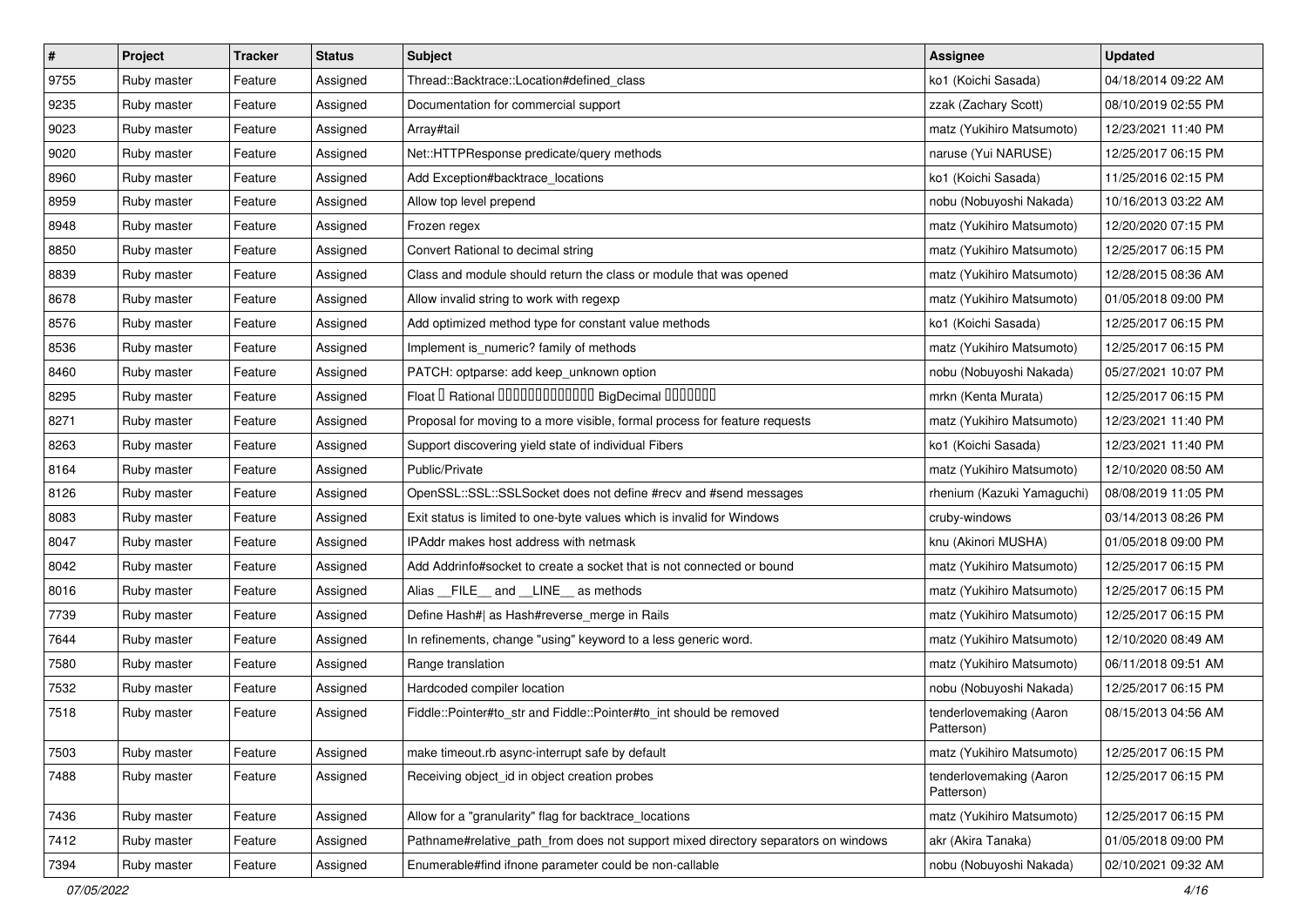| $\vert$ # | Project     | <b>Tracker</b> | <b>Status</b> | <b>Subject</b>                                                                                                    | Assignee                          | <b>Updated</b>      |
|-----------|-------------|----------------|---------------|-------------------------------------------------------------------------------------------------------------------|-----------------------------------|---------------------|
| 7362      | Ruby master | Feature        | Assigned      | Adding Pathname#start_with?                                                                                       | akr (Akira Tanaka)                | 12/25/2017 06:15 PM |
| 7349      | Ruby master | Feature        | Assigned      | Struct#inspect needs more meaningful output                                                                       | matz (Yukihiro Matsumoto)         | 12/25/2017 06:15 PM |
| 7321      | Ruby master | Feature        | Assigned      | Newton.#nsolve 00 2 00000000000                                                                                   | mrkn (Kenta Murata)               | 12/25/2017 06:15 PM |
| 7314      | Ruby master | Feature        | Assigned      | Convert Proc to Lambda doesn't work in MRI                                                                        | matz (Yukihiro Matsumoto)         | 05/21/2016 09:15 AM |
| 7148      | Ruby master | Feature        | Assigned      | Improved Tempfile w/o DelegateClass                                                                               | Glass_saga (Masaki<br>Matsushita) | 03/27/2019 09:51 AM |
| 7132      | Ruby master | Feature        | Assigned      | Alternation between named / ordered method arguments and aliases for method arguments.                            | matz (Yukihiro Matsumoto)         | 12/25/2017 06:15 PM |
| 7121      | Ruby master | Feature        | Assigned      | Extending the use of `require'                                                                                    | matz (Yukihiro Matsumoto)         | 12/25/2017 06:15 PM |
| 7087      | Ruby master | Feature        | Assigned      | ::ConditionVariable#wait does not work with Monitor because Monitor#sleep does not exist                          | matz (Yukihiro Matsumoto)         | 12/25/2017 06:15 PM |
| 7086      | Ruby master | Feature        | Assigned      | Condition Variable#wait has meaningless return value                                                              | kosaki (Motohiro KOSAKI)          | 12/25/2017 06:15 PM |
| 6973      | Ruby master | Feature        | Assigned      | Add an #integral? method to Numeric to test for whole-number values                                               | mrkn (Kenta Murata)               | 12/25/2017 06:15 PM |
| 6857      | Ruby master | Feature        | Assigned      | bigdecimal/math BigMath.E/BigMath.exp R. P. Feynman inspired optimization                                         | mrkn (Kenta Murata)               | 12/25/2017 06:15 PM |
| 6842      | Ruby master | Feature        | Assigned      | Add Optional Arguments to String#strip                                                                            | matz (Yukihiro Matsumoto)         | 08/24/2016 05:50 AM |
| 6841      | Ruby master | Feature        | Assigned      | Shorthand for Assigning Return Value of Method to Self                                                            | matz (Yukihiro Matsumoto)         | 12/10/2020 08:53 AM |
| 6811      | Ruby master | Feature        | Assigned      | File, Dir and FileUtils should have bang-versions of singleton methods that fails silently                        | matz (Yukihiro Matsumoto)         | 12/25/2017 06:15 PM |
| 6810      | Ruby master | Feature        | Assigned      | 'module A::B; end' is not equivalent to 'module A; module B; end; end' with respect to<br>constant lookup (scope) | matz (Yukihiro Matsumoto)         | 12/10/2020 09:22 AM |
| 6802      | Ruby master | Feature        | Assigned      | String#scan should have equivalent yielding MatchData                                                             | matz (Yukihiro Matsumoto)         | 12/25/2017 06:15 PM |
| 6769      | Ruby master | Feature        | Assigned      | rbinstall.rb: install both src and batch files separetely                                                         | nobu (Nobuyoshi Nakada)           | 10/30/2015 12:38 PM |
| 6695      | Ruby master | Feature        | Assigned      | Configuration for Thread/Fiber creation                                                                           | ko1 (Koichi Sasada)               | 12/25/2017 06:15 PM |
| 6694      | Ruby master | Feature        | Assigned      | Thread.new without block.                                                                                         | ko1 (Koichi Sasada)               | 12/25/2017 06:15 PM |
| 6682      | Ruby master | Feature        | Assigned      | Add a method to return an instance attached by a singleton class                                                  | shyouhei (Shyouhei Urabe)         | 12/25/2017 06:15 PM |
| 6671      | Ruby master | Feature        | Assigned      | File.split_all and File.split_root                                                                                | matz (Yukihiro Matsumoto)         | 12/25/2017 06:15 PM |
| 6648      | Ruby master | Feature        | Assigned      | Provide a standard API for retrieving all command-line flags passed to Ruby                                       | matz (Yukihiro Matsumoto)         | 12/25/2017 06:15 PM |
| 6613      | Ruby master | Feature        | Assigned      | VT_RECORD, IRecordInfo Support in WIN32OLE                                                                        | suke (Masaki Suketa)              | 12/25/2017 06:15 PM |
| 6611      | Ruby master | Feature        | Assigned      | Comments requested on implementation of set_parse_func                                                            | matz (Yukihiro Matsumoto)         | 12/25/2017 06:15 PM |
| 6596      | Ruby master | Feature        | Assigned      | New method `Array#indexes`                                                                                        | matz (Yukihiro Matsumoto)         | 07/29/2020 01:41 AM |
| 6594      | Ruby master | Feature        | Assigned      | <b>Integrated Functor</b>                                                                                         | matz (Yukihiro Matsumoto)         | 12/10/2020 08:53 AM |
| 6590      | Ruby master | Feature        | Assigned      | Dealing with bigdecimal, etc gems in JRuby                                                                        | hsbt (Hiroshi SHIBATA)            | 05/15/2019 08:33 PM |
| 6452      | Ruby master | Feature        | Assigned      | Allow extend to override class methods                                                                            | matz (Yukihiro Matsumoto)         | 12/10/2020 08:53 AM |
| 6445      | Ruby master | Feature        | Assigned      | request for default length/position on string index                                                               | matz (Yukihiro Matsumoto)         | 12/25/2017 06:15 PM |
| 6413      | Ruby master | Feature        | Assigned      | Make Dir.entries default to Dir.entries(Dir.pwd)                                                                  | matz (Yukihiro Matsumoto)         | 12/25/2017 06:15 PM |
| 6376      | Ruby master | Feature        | Assigned      | Feature lookup and checking if feature is loaded                                                                  | matz (Yukihiro Matsumoto)         | 12/25/2017 06:15 PM |
| 6354      | Ruby master | Feature        | Assigned      | Remove escape (break/return/redo/next support) from class/module scope                                            | matz (Yukihiro Matsumoto)         | 12/25/2017 06:15 PM |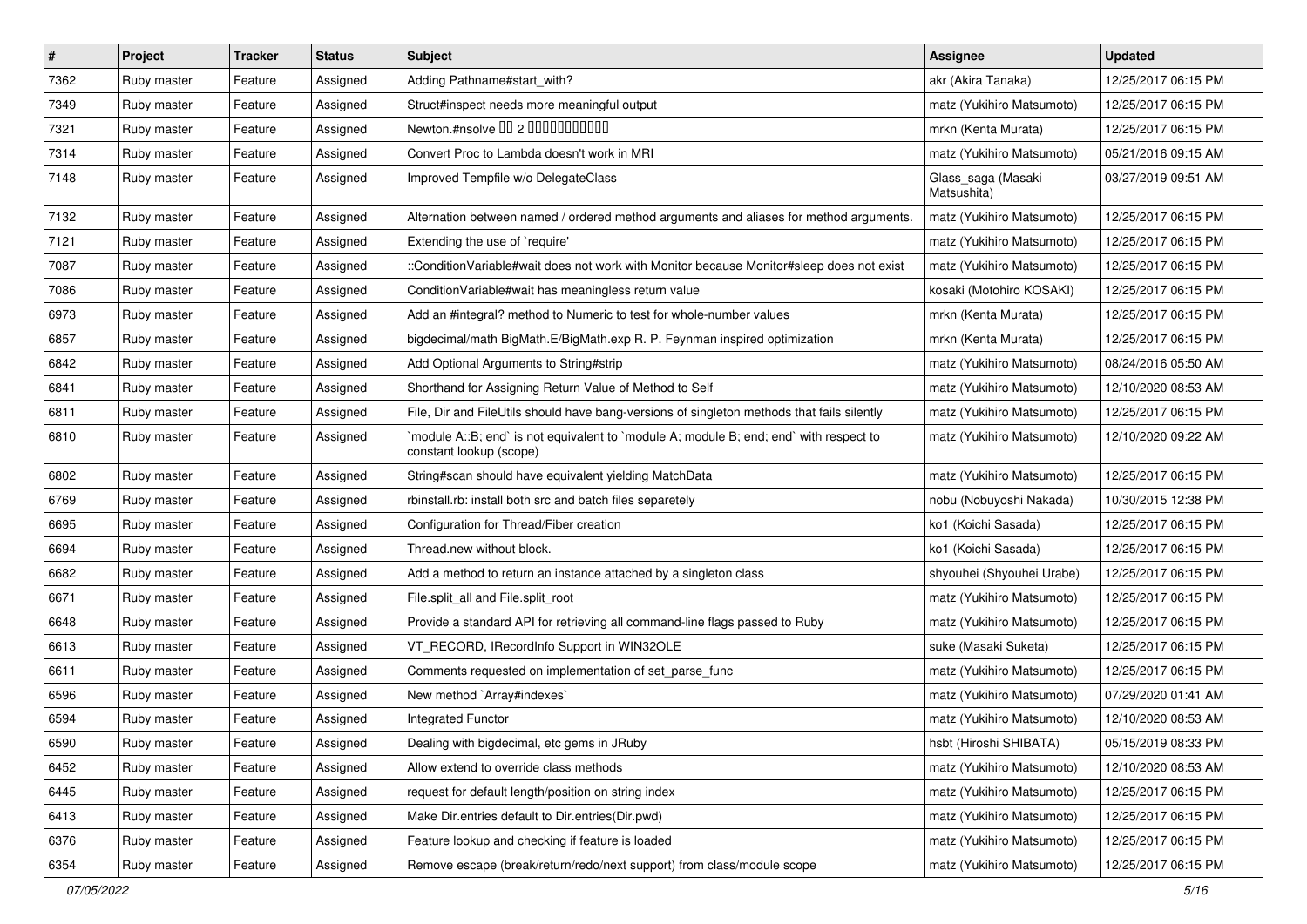| $\vert$ # | Project     | <b>Tracker</b> | <b>Status</b> | Subject                                                            | Assignee                  | <b>Updated</b>      |
|-----------|-------------|----------------|---------------|--------------------------------------------------------------------|---------------------------|---------------------|
| 6337      | Ruby master | Feature        | Assigned      | FileUtils#sync                                                     | matz (Yukihiro Matsumoto) | 12/25/2017 06:15 PM |
| 6317      | Ruby master | Feature        | Assigned      |                                                                    | matz (Yukihiro Matsumoto) | 12/25/2017 06:15 PM |
| 6309      | Ruby master | Feature        | Assigned      | Add a reference queue for weak references                          | matz (Yukihiro Matsumoto) | 08/23/2020 09:07 PM |
| 6308      | Ruby master | Feature        | Assigned      | Eliminate delegation from WeakRef                                  | matz (Yukihiro Matsumoto) | 12/23/2021 11:40 PM |
| 6293      | Ruby master | Feature        | Assigned      | new queue / blocking queues                                        | matz (Yukihiro Matsumoto) | 12/25/2017 06:15 PM |
| 6277      | Ruby master | Feature        | Assigned      | Hash#convert_key                                                   | matz (Yukihiro Matsumoto) | 12/25/2017 06:15 PM |
| 6265      | Ruby master | Feature        | Assigned      | Remove 'useless' 'concatenation' syntax                            | naruse (Yui NARUSE)       | 08/10/2016 02:36 AM |
| 6133      | Ruby master | Feature        | Assigned      | SSLSocket <sup>[]</sup> shutdown <sup>[][][]</sup>                 |                           | 09/13/2015 03:22 AM |
| 6047      | Ruby master | Feature        | Assigned      | read_all: Grow buffer exponentially in generic case                |                           | 09/13/2015 03:19 AM |
| 6012      | Ruby master | Feature        | Assigned      | Proc#source_location also return the column                        | nobu (Nobuyoshi Nakada)   | 02/12/2019 07:49 AM |
| 5970      | Ruby master | Feature        | Assigned      | Add Enumerable#join with same semantics as Array#join              | matz (Yukihiro Matsumoto) | 12/25/2017 06:15 PM |
| 5945      | Ruby master | Feature        | Assigned      | Add the ability to mark a at_exit as process-local.                | matz (Yukihiro Matsumoto) | 10/10/2018 08:29 AM |
| 5825      | Ruby master | Feature        | Assigned      | Sweet instance var assignment in the object initializer            | matz (Yukihiro Matsumoto) | 12/10/2020 08:53 AM |
| 5781      | Ruby master | Feature        | Assigned      | Query attributes (attribute methods ending in `?` mark)            | matz (Yukihiro Matsumoto) | 01/10/2020 06:34 AM |
| 5764      | Ruby master | Feature        | Assigned      | Net::HTTP should assume HTTP/0.9 on unexpected responses           | naruse (Yui NARUSE)       | 07/15/2019 05:06 PM |
| 5749      | Ruby master | Feature        | Assigned      | new method String#match_all needed                                 | matz (Yukihiro Matsumoto) | 12/25/2017 06:15 PM |
| 5741      | Ruby master | Feature        | Assigned      | Secure Erasure of Passwords                                        | matz (Yukihiro Matsumoto) | 12/25/2017 06:15 PM |
| 5654      | Ruby master | Feature        | Assigned      | Introduce global lock to avoid concurrent require                  | nahi (Hiroshi Nakamura)   | 12/25/2017 06:15 PM |
| 5643      | Ruby master | Feature        | Assigned      | require/load options and binding option                            | matz (Yukihiro Matsumoto) | 12/25/2017 06:15 PM |
| 5617      | Ruby master | Feature        | Assigned      | Allow install RubyGems into dediceted directory                    | hsbt (Hiroshi SHIBATA)    | 05/16/2018 09:15 AM |
| 5582      | Ruby master | Feature        | Assigned      | Allow clone of singleton methods on a BasicObject                  | matz (Yukihiro Matsumoto) | 12/25/2017 06:15 PM |
| 5558      | Ruby master | Feature        | Assigned      | String#% strange arity errors                                      | matz (Yukihiro Matsumoto) | 12/25/2017 06:15 PM |
| 5461      | Ruby master | Feature        | Assigned      | Add pipelining to Net::HTTP                                        | naruse (Yui NARUSE)       | 12/25/2017 06:15 PM |
| 5456      | Ruby master | Feature        | Assigned      | kernel#syscall() should be removed.                                | matz (Yukihiro Matsumoto) | 12/10/2020 08:46 AM |
| 5445      | Ruby master | Feature        | Assigned      | Need RUBYOPT -r before ARGV -r                                     | matz (Yukihiro Matsumoto) | 12/25/2017 06:15 PM |
| 5434      | Ruby master | Feature        | Assigned      | Allow per-class whitelisting of methods safe to expose through DRb | seki (Masatoshi Seki)     | 12/25/2017 06:15 PM |
| 5389      | Ruby master | Feature        | Assigned      | New method Enumerator#iterate                                      | matz (Yukihiro Matsumoto) | 12/25/2017 06:15 PM |
| 5310      | Ruby master | Feature        | Assigned      | Integral objects                                                   | mrkn (Kenta Murata)       | 12/25/2017 06:15 PM |
| 5133      | Ruby master | Feature        | Assigned      | Array#unzip as an alias of Array#transpose                         | mrkn (Kenta Murata)       | 12/25/2017 06:15 PM |
| 5129      | Ruby master | Feature        | Assigned      | Create a core class "FileArray" and make "ARGF" its instance       | matz (Yukihiro Matsumoto) | 01/23/2018 02:02 PM |
| 5064      | Ruby master | Feature        | Assigned      | HTTP user-agent class                                              | matz (Yukihiro Matsumoto) | 12/25/2017 06:15 PM |
| 5007      | Ruby master | Feature        | Assigned      | Proc#call_under: Unifying instance_eval and instance_exec          | matz (Yukihiro Matsumoto) | 04/19/2018 07:57 AM |
| 4924      | Ruby master | Feature        | Assigned      | mkmf have_header fails with C++ headers                            | nobu (Nobuyoshi Nakada)   | 12/25/2017 06:15 PM |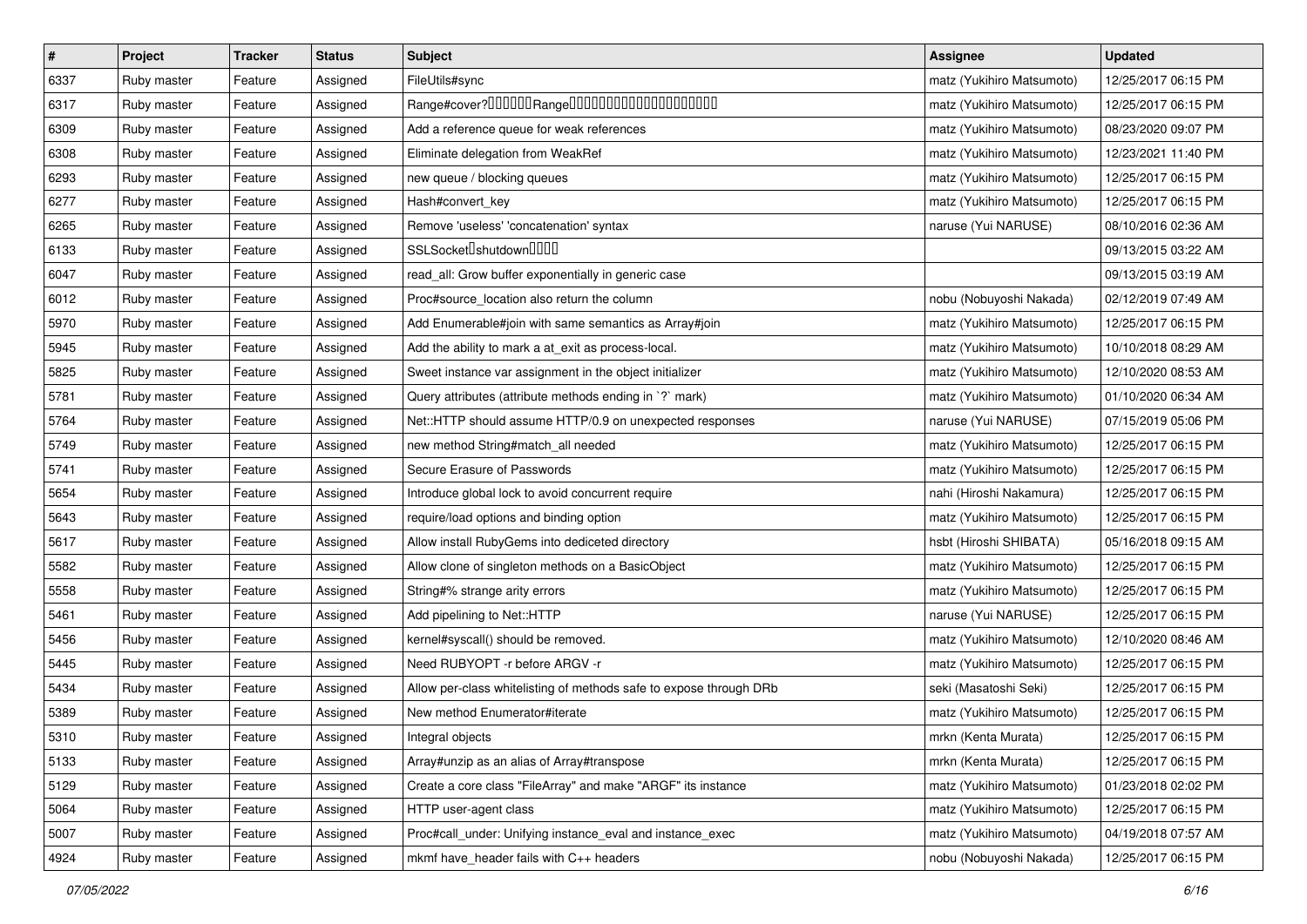| #     | Project     | <b>Tracker</b> | <b>Status</b> | <b>Subject</b>                                                                                                                                                      | Assignee                          | <b>Updated</b>      |
|-------|-------------|----------------|---------------|---------------------------------------------------------------------------------------------------------------------------------------------------------------------|-----------------------------------|---------------------|
| 4831  | Ruby master | Feature        | Assigned      | Integer#prime_factors                                                                                                                                               | yugui (Yuki Sonoda)               | 01/23/2018 08:09 AM |
| 4824  | Ruby master | Feature        | Assigned      | Provide method Kernel#executed?                                                                                                                                     | matz (Yukihiro Matsumoto)         | 03/05/2018 04:57 AM |
| 4818  | Ruby master | Feature        | Assigned      | Add method marshalable?                                                                                                                                             | matz (Yukihiro Matsumoto)         | 12/25/2017 06:15 PM |
| 4592  | Ruby master | Feature        | Assigned      | Tempfile0000000                                                                                                                                                     | matz (Yukihiro Matsumoto)         | 12/25/2017 06:14 PM |
| 4539  | Ruby master | Feature        | Assigned      | Array#zip_with                                                                                                                                                      | matz (Yukihiro Matsumoto)         | 11/28/2019 08:23 AM |
| 4521  | Ruby master | Feature        | Assigned      | NoMethodError#message may take very long to execute                                                                                                                 | matz (Yukihiro Matsumoto)         | 12/25/2017 06:14 PM |
| 4514  | Ruby master | Feature        | Assigned      | #deep_clone and #deep_dup for Objects                                                                                                                               | matz (Yukihiro Matsumoto)         | 12/25/2017 06:14 PM |
| 4464  | Ruby master | Feature        | Assigned      | [PATCH] add Fcntl::Flock object for easier use of POSIX file locks                                                                                                  | kosaki (Motohiro KOSAKI)          | 12/25/2017 06:14 PM |
| 4247  | Ruby master | Feature        | Assigned      | New features for Array#sample, Array#choice                                                                                                                         | mame (Yusuke Endoh)               | 12/25/2017 06:14 PM |
| 3953  | Ruby master | Feature        | Assigned      | TCPSocket / UDPSocket do not accept IPAddr objects.                                                                                                                 | knu (Akinori MUSHA)               | 12/25/2017 06:14 PM |
| 3731  | Ruby master | Feature        | Assigned      | Easier Embedding API for Ruby                                                                                                                                       | ko1 (Koichi Sasada)               | 12/25/2017 06:14 PM |
| 3608  | Ruby master | Feature        | Assigned      | Enhancing Pathname#each_child to be lazy                                                                                                                            | akr (Akira Tanaka)                | 12/25/2017 06:14 PM |
| 2631  | Ruby master | Feature        | Assigned      | Allow IO#reopen to take a block                                                                                                                                     | Glass_saga (Masaki<br>Matsushita) | 05/24/2018 01:22 PM |
| 2324  | Ruby master | Feature        | Assigned      | Dir instance methods for relative path                                                                                                                              | nobu (Nobuyoshi Nakada)           | 12/25/2017 05:58 PM |
| 2294  | Ruby master | Feature        | Assigned      | [PATCH] ruby bind stack() to embed Ruby in coroutine                                                                                                                | ko1 (Koichi Sasada)               | 01/05/2018 09:00 PM |
| 1644  | Ruby master | Feature        | Assigned      | recv on inherited socket wrapped in TCPSocket does not read data, on Windows                                                                                        | cruby-windows                     | 12/10/2020 08:45 AM |
| 18808 | Ruby master | Bug            | Assigned      | Cannot compile ruby 3.1.2 on powerpc64le-linux without disabling the jit features                                                                                   | k0kubun (Takashi Kokubun)         | 06/20/2022 10:40 AM |
| 18790 | Ruby master | <b>Bug</b>     | Assigned      | cannot load such file -- digest (LoadError)                                                                                                                         | hsbt (Hiroshi SHIBATA)            | 06/06/2022 12:41 AM |
| 18727 | Ruby master | <b>Bug</b>     | Assigned      | Make failed on x86_64-cygwin (LoadError)                                                                                                                            | peterzhu2118 (Peter Zhu)          | 04/16/2022 05:15 AM |
| 18677 | Ruby master | <b>Bug</b>     | Assigned      | BigDecimal#power (**) returns FloatDomainError when passing an infinite parameter                                                                                   | mrkn (Kenta Murata)               | 04/20/2022 02:04 AM |
| 18572 | Ruby master | <b>Bug</b>     | Assigned      | Performance regression when invoking refined methods                                                                                                                | ko1 (Koichi Sasada)               | 02/10/2022 12:48 AM |
| 18464 | Ruby master | Bug            | Assigned      | RUBY_INTERNAL_EVENT_NEWOBJ tracepoint causes an interpreter crash when<br>combined with Ractors                                                                     | ko1 (Koichi Sasada)               | 06/08/2022 08:25 AM |
| 18381 | Ruby master | <b>Bug</b>     | Assigned      | Default vs Bundled gems                                                                                                                                             | hsbt (Hiroshi SHIBATA)            | 12/15/2021 11:09 AM |
| 18355 | Ruby master | Bug            | Assigned      | require("pathname") within rack application chnages behaviors of Pathname methods, such<br>as absolute?(), when there are two versions of 'pathname' gem installed. | hsbt (Hiroshi SHIBATA)            | 11/30/2021 08:01 AM |
| 18337 | Ruby master | Bug            | Assigned      | Ruby allows zero-width characters in identifiers                                                                                                                    | duerst (Martin Dürst)             | 11/24/2021 09:13 AM |
| 18169 | Ruby master | Bug            | Assigned      | Local copies of gemified libraries are being released out of sync with their gems                                                                                   | hsbt (Hiroshi SHIBATA)            | 02/25/2022 05:40 PM |
| 18142 | Ruby master | <b>Bug</b>     | Assigned      | Segmentation fault with Ruby 3.0.2                                                                                                                                  | k0kubun (Takashi Kokubun)         | 09/02/2021 07:43 AM |
| 18133 | Ruby master | <b>Bug</b>     | Assigned      | LTO: TestGCCompact#test_ast_compacts segfaults on i686                                                                                                              |                                   | 04/23/2022 04:19 PM |
| 18034 | Ruby master | Bug            | Assigned      | Segmentation fault fiddle with `--enable-bundled-libffi` and macOS                                                                                                  | kou (Kouhei Sutou)                | 11/30/2021 07:39 AM |
| 18024 | Ruby master | <b>Bug</b>     | Assigned      | Ractor crashes when connections are closed in multiple Ractors                                                                                                      | ko1 (Koichi Sasada)               | 12/14/2021 04:41 PM |
| 17998 | Ruby master | Bug            | Assigned      | ractor: process hanging (with ractors initialized, but not being used)                                                                                              | ko1 (Koichi Sasada)               | 12/02/2021 08:17 PM |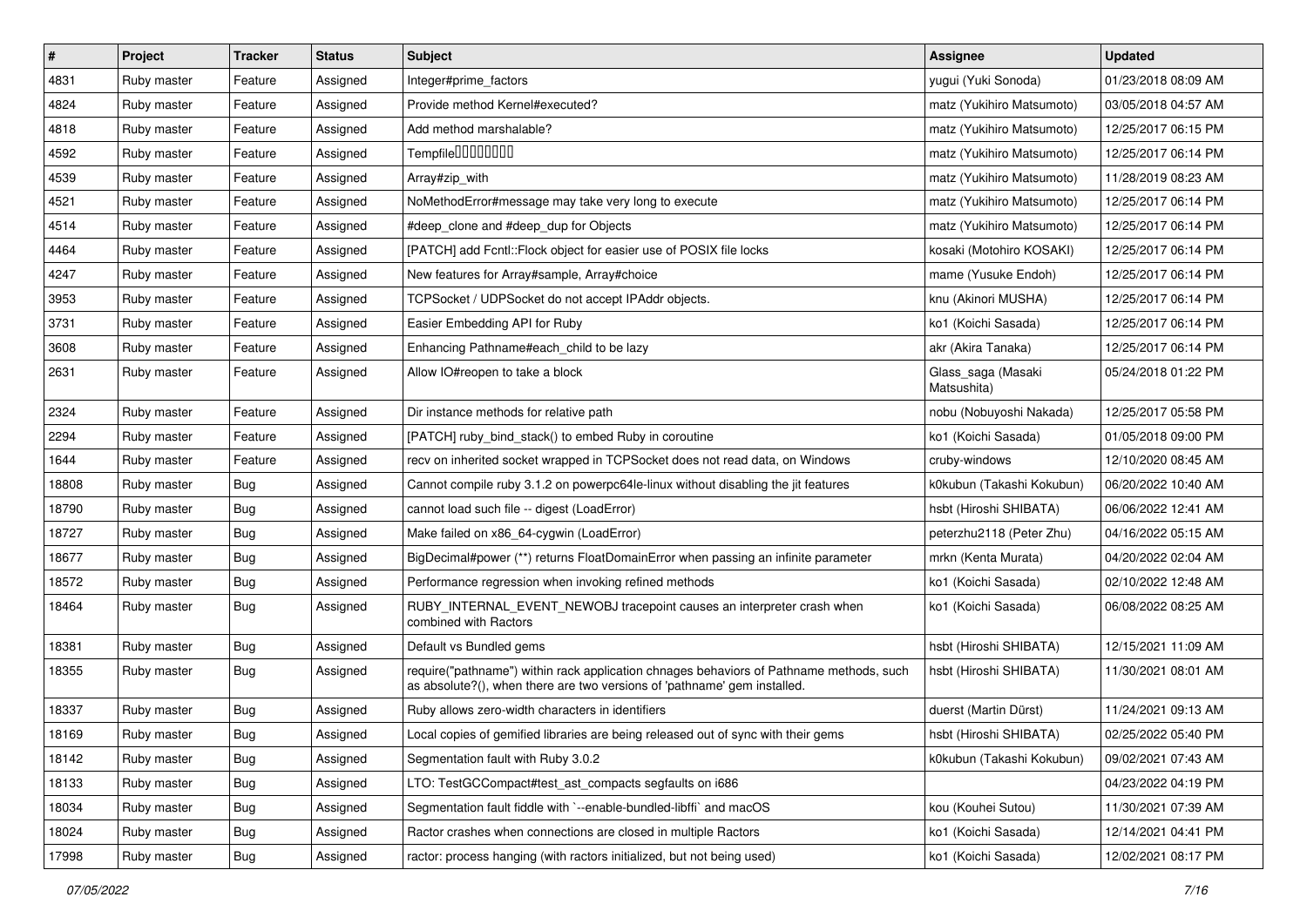| $\vert$ # | Project     | <b>Tracker</b> | <b>Status</b> | Subject                                                                                                                   | Assignee                   | <b>Updated</b>      |
|-----------|-------------|----------------|---------------|---------------------------------------------------------------------------------------------------------------------------|----------------------------|---------------------|
| 17882     | Ruby master | Bug            | Assigned      | bootstraptest/test_ractor.rb:224 segfaults on Cygwin                                                                      | cruby-cygwin               | 05/19/2022 08:20 AM |
| 17826     | Ruby master | <b>Bug</b>     | Assigned      | Ractor#take hangs if used in multiple Threads                                                                             | ko1 (Koichi Sasada)        | 12/15/2021 01:30 PM |
| 17679     | Ruby master | <b>Bug</b>     | Assigned      | Ractor incoming channel can consume unlimited resources                                                                   | ko1 (Koichi Sasada)        | 06/30/2022 10:49 AM |
| 17678     | Ruby master | Bug            | Assigned      | Ractors do not restart after fork                                                                                         | ko1 (Koichi Sasada)        | 03/09/2021 12:42 AM |
| 17677     | Ruby master | <b>Bug</b>     | Assigned      | Ractor crashes fork when blocking                                                                                         | ko1 (Koichi Sasada)        | 03/09/2021 12:42 AM |
| 17676     | Ruby master | Bug            | Assigned      | Accessing ENV from Ractor raises IsolationError                                                                           | ko1 (Koichi Sasada)        | 03/09/2021 02:37 AM |
| 17664     | Ruby master | <b>Bug</b>     | Assigned      | Behavior of sockets changed in Ruby 3.0 to non-blocking                                                                   | ioquatix (Samuel Williams) | 07/12/2021 10:28 AM |
| 17578     | Ruby master | <b>Bug</b>     | Assigned      | mkmf experimental C++ Support                                                                                             | nobu (Nobuyoshi Nakada)    | 01/27/2021 03:51 AM |
| 17516     | Ruby master | Bug            | Assigned      | forking in a ractor causes Ruby to crash                                                                                  | ko1 (Koichi Sasada)        | 11/30/2021 05:26 AM |
| 17478     | Ruby master | Bug            | Assigned      | Ruby3.0 is slower than Ruby2.7.2 when parsing a large CSV file                                                            | kou (Kouhei Sutou)         | 11/24/2021 05:12 AM |
| 17289     | Ruby master | Bug            | Assigned      | Time#strftime occurs Segmentation Fault on ruby-2.7.2p137                                                                 | shyouhei (Shyouhei Urabe)  | 11/05/2020 07:57 AM |
| 17196     | Ruby master | Bug            | Assigned      | Segmentation Fault with Socket#close in Ractors                                                                           | ko1 (Koichi Sasada)        | 03/20/2022 01:52 PM |
| 16951     | Ruby master | Bug            | Assigned      | Consistently referer dependencies                                                                                         | hsbt (Hiroshi SHIBATA)     | 06/17/2021 06:15 AM |
| 16842     | Ruby master | Bug            | Assigned      | 'inspect' prints the UTF-8 character U+0085 (NEXT LINE) verbatim even though it is not<br>printable                       | duerst (Martin Dürst)      | 02/26/2021 05:43 AM |
| 16836     | Ruby master | Bug            | Assigned      | configure-time LDFLAGS leak into ruby pkg-config file                                                                     | nobu (Nobuyoshi Nakada)    | 08/14/2021 09:10 AM |
| 16819     | Ruby master | Bug            | Assigned      | Line reporting off by one when reporting line of a hash?                                                                  | ko1 (Koichi Sasada)        | 06/16/2020 05:57 PM |
| 16776     | Ruby master | <b>Bug</b>     | Assigned      | Regression in coverage library                                                                                            | ko1 (Koichi Sasada)        | 11/24/2021 07:26 AM |
| 16694     | Ruby master | Bug            | Assigned      | JIT vs hardened GCC with PCH                                                                                              | k0kubun (Takashi Kokubun)  | 02/02/2021 07:38 AM |
| 16497     | Ruby master | Bug            | Assigned      | StringIO#internal_encoding is broken (more severely in 2.7)                                                               | nobu (Nobuyoshi Nakada)    | 10/26/2021 04:31 PM |
| 15550     | Ruby master | Bug            | Assigned      | Windows - gem bin files - can't run from bash shell                                                                       | hsbt (Hiroshi SHIBATA)     | 03/20/2019 01:05 AM |
| 15499     | Ruby master | Bug            | Assigned      | Breaking behavior on ruby 2.6: rb_thread_call_without_gvl doesn't invoke unblock_function<br>when used on the main thread | ko1 (Koichi Sasada)        | 01/05/2021 02:24 AM |
| 14727     | Ruby master | Bug            | Assigned      | TestQueue#test_queue_with_trap always timeout on Windows10                                                                | ko1 (Koichi Sasada)        | 05/01/2018 02:59 AM |
| 14679     | Ruby master | Bug            | Assigned      | StdLib gems should properly specify their dependencies                                                                    | hsbt (Hiroshi SHIBATA)     | 04/11/2018 01:14 PM |
| 14607     | Ruby master | <b>Bug</b>     | Assigned      | Fix use of the rb_profile_frames start parameter                                                                          | ko1 (Koichi Sasada)        | 06/09/2022 06:12 AM |
| 14543     | Ruby master | Bug            | Assigned      | `make commit` show error of `common-srcs`                                                                                 | nobu (Nobuyoshi Nakada)    | 06/02/2018 04:17 AM |
| 14090     | Ruby master | Bug            | Assigned      | TestGc#test_interrupt_in_finalizer` fails very rarely                                                                     | ko1 (Koichi Sasada)        | 12/02/2021 07:24 PM |
| 13999     | Ruby master | Bug            | Assigned      | Cygwin 000 ripper_state_lex.rb 00000000                                                                                   | cruby-cygwin               | 05/19/2022 08:20 AM |
| 13864     | Ruby master | <b>Bug</b>     | Assigned      | Rinda multicast test failures due to missing default route                                                                | seki (Masatoshi Seki)      | 08/17/2021 07:16 AM |
| 13671     | Ruby master | <b>Bug</b>     | Assigned      | Regexp with lookbehind and case-insensitivity raises RegexpError only on strings with<br>certain characters               | duerst (Martin Dürst)      | 11/30/2021 04:42 AM |
| 13513     | Ruby master | Bug            | Assigned      | Resolv::DNS::Message.decode hangs after detecting truncation in UDP messages                                              | akr (Akira Tanaka)         | 03/08/2021 11:35 PM |
| 13298     | Ruby master | Bug            | Assigned      | mingw SEGV TestEnumerable#test_callcc                                                                                     | nobu (Nobuyoshi Nakada)    | 06/04/2021 03:41 AM |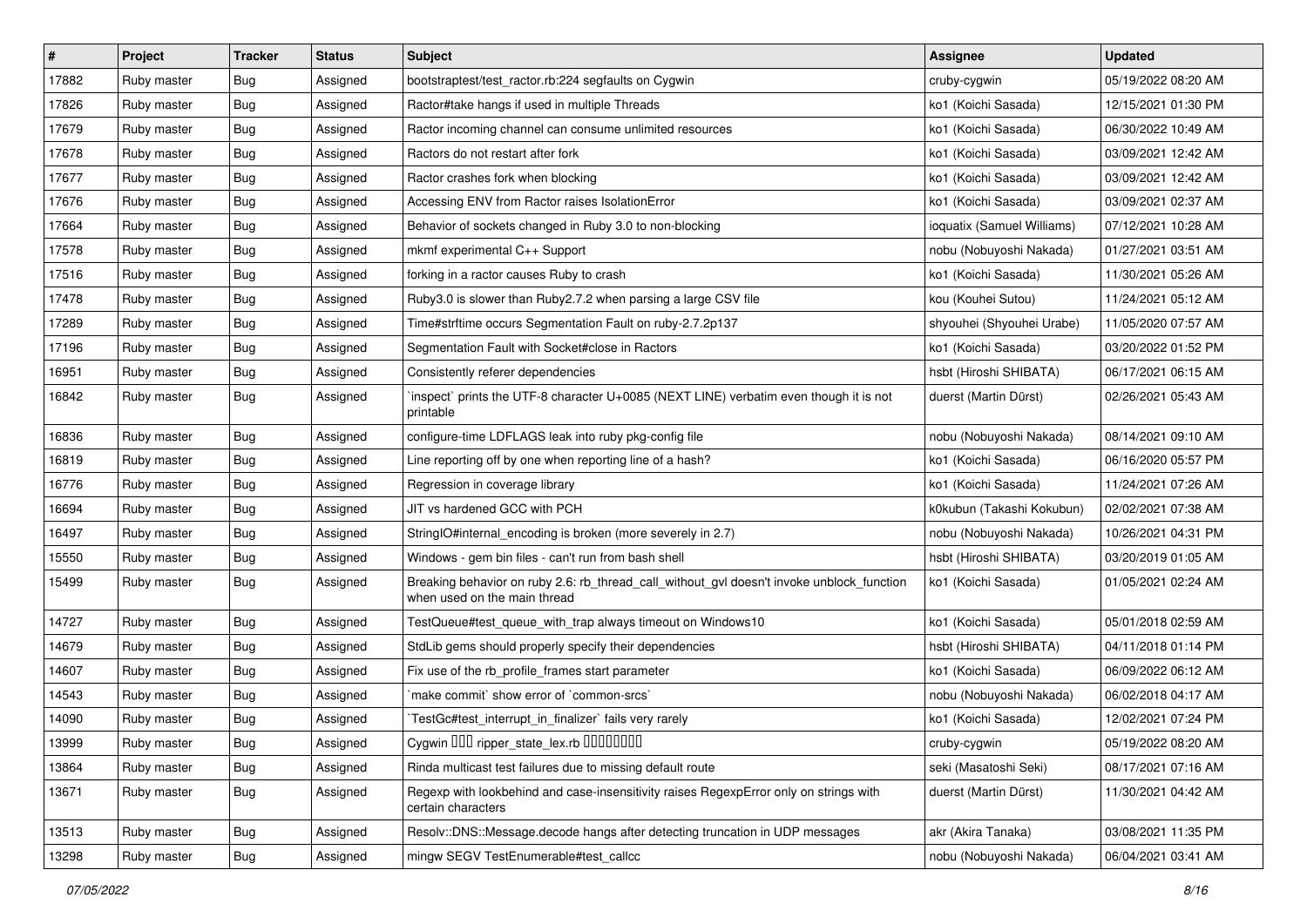| $\vert$ # | Project     | <b>Tracker</b> | <b>Status</b> | <b>Subject</b>                                                                           | <b>Assignee</b>            | <b>Updated</b>      |
|-----------|-------------|----------------|---------------|------------------------------------------------------------------------------------------|----------------------------|---------------------|
| 13269     | Ruby master | Bug            | Assigned      | test/readline/test_readline.rb and mingw                                                 | nobu (Nobuyoshi Nakada)    | 03/13/2017 08:56 AM |
| 12725     | Ruby master | Bug            | Assigned      | Trying to use ./miniruby before it exists                                                | nobu (Nobuyoshi Nakada)    | 04/28/2017 01:45 PM |
| 12582     | Ruby master | Bug            | Assigned      | OpenSSL Authenticated Encryption should check for tag length                             | rhenium (Kazuki Yamaguchi) | 04/28/2017 01:45 PM |
| 12506     | Ruby master | Bug            | Assigned      | On cygwin, Feature #5994 does not work                                                   | cruby-cygwin               | 05/19/2022 08:20 AM |
| 12473     | Ruby master | Bug            | Assigned      | Test failure on fedora with TestTimeExtension#test_huge_precision                        | nobu (Nobuyoshi Nakada)    | 04/28/2017 01:45 PM |
| 12445     | Ruby master | Bug            | Assigned      | Testing TestIO#test_open_fifo_does_not_block_other_threads results in deadlock on cygwin | cruby-cygwin               | 05/19/2022 08:20 AM |
| 12444     | Ruby master | Bug            | Assigned      | Segmentation fault when running TestException#test_machine_stackoverflow on cygwin       | cruby-cygwin               | 05/19/2022 08:20 AM |
| 12442     | Ruby master | Bug            | Assigned      | TestArgf#test_textmode fails on cygwin                                                   | cruby-cygwin               | 05/19/2022 08:20 AM |
| 12436     | Ruby master | Bug            | Assigned      | newline argument of File.open seems not respected on Windows                             | nobu (Nobuyoshi Nakada)    | 10/25/2021 09:07 AM |
| 12040     | Ruby master | Bug            | Assigned      | [Win32] File.stat fails on a mounted volume                                              | cruby-windows              | 02/01/2016 08:13 AM |
| 11704     | Ruby master | Bug            | Assigned      | Refinements only get "used" once in loop                                                 | matz (Yukihiro Matsumoto)  | 04/14/2016 02:45 AM |
| 11531     | Ruby master | Bug            | Assigned      | IPAddr#== implements wrong logic                                                         | knu (Akinori MUSHA)        | 12/29/2019 12:50 PM |
| 11526     | Ruby master | Bug            | Assigned      | Streaming HTTP requests are not idempotent and should not be retried                     | naruse (Yui NARUSE)        | 07/01/2019 09:16 PM |
| 11269     | Ruby master | Bug            | Assigned      | ruby_init_setproctitle() should be called before require_libraries()                     | kosaki (Motohiro KOSAKI)   | 06/17/2015 03:01 AM |
| 10919     | Ruby master | Bug            | Assigned      | [gem install] installs multipe platforms                                                 | hsbt (Hiroshi SHIBATA)     | 07/30/2019 07:44 AM |
| 9955      | Ruby master | Bug            | Assigned      | issue building dll on mingw, library not found                                           | nobu (Nobuyoshi Nakada)    | 01/05/2018 09:00 PM |
| 9944      | Ruby master | Bug            | Assigned      | in ruby for windows in "system" a redirection to append a file works incorrectly         | cruby-windows              | 01/05/2018 09:00 PM |
| 9366      | Ruby master | Bug            | Assigned      | "make -j32 check TESTS=-j32" occasionally fails on rubygems/specification                | hsbt (Hiroshi SHIBATA)     | 07/26/2018 02:13 AM |
| 9189      | Ruby master | Bug            | Assigned      | Build failure on Windows in case of nonascii TEMP environment.                           |                            | 01/05/2018 09:00 PM |
| 9115      | Ruby master | Bug            | Assigned      | Logger traps all exceptions; breaks Timeout                                              | sonots (Naotoshi Seo)      | 08/20/2019 12:47 PM |
| 9010      | Ruby master | Bug            | Assigned      | /configure --prefix= cannot handle directories with spaces                               | nobu (Nobuyoshi Nakada)    | 04/26/2021 10:38 PM |
| 8782      | Ruby master | Bug            | Assigned      | Don't set rl_getc_function on editline                                                   | kouji (Kouji Takao)        | 01/05/2018 09:00 PM |
| 8445      | Ruby master | Bug            | Assigned      | IO.open and IO#set_enconding does not support :fallback option                           | akr (Akira Tanaka)         | 06/14/2022 06:02 AM |
| 8299      | Ruby master | Bug            | Assigned      | Minor error in float parsing                                                             | nobu (Nobuyoshi Nakada)    | 12/30/2019 03:00 AM |
| 7976      | Ruby master | Bug            | Assigned      | TracePoint call is at call point, not call site                                          | ko1 (Koichi Sasada)        | 01/05/2018 09:00 PM |
| 7968      | Ruby master | Bug            | Assigned      | Poor UDPSocket#send performance in ruby 2.0.0 on windows                                 | cruby-windows              | 10/23/2017 12:23 AM |
| 7964      | Ruby master | Bug            | Assigned      | Writing an ASCII-8BIT String to a StringIO created from a UTF-8 String                   | nobu (Nobuyoshi Nakada)    | 01/05/2018 09:00 PM |
| 7859      | Ruby master | <b>Bug</b>     | Assigned      | Readline: Incorrect arrow key behavior in vi_editing_mode insert mode with Readline 6.2  | kouji (Kouji Takao)        | 12/25/2017 06:15 PM |
| 6360      | Ruby master | <b>Bug</b>     | Assigned      | Debug information build even without requesting it                                       | nobu (Nobuyoshi Nakada)    | 01/05/2018 09:00 PM |
| 6351      | Ruby master | Bug            | Assigned      | transcode table generator does not support multi characters of Unicode                   | duerst (Martin Dürst)      | 12/25/2017 06:15 PM |
| 5334      | Ruby master | <b>Bug</b>     | Assigned      | Segmentation fault in InternetExplorer IServiceProvider interface                        | suke (Masaki Suketa)       | 12/30/2019 03:00 AM |
| 5317      | Ruby master | Bug            | Assigned      |                                                                                          | nobu (Nobuyoshi Nakada)    | 01/05/2018 09:00 PM |
| 5179      | Ruby master | Bug            | Assigned      | Complex#rationalize and to_r with approximate zeros                                      | mrkn (Kenta Murata)        | 01/17/2020 03:00 AM |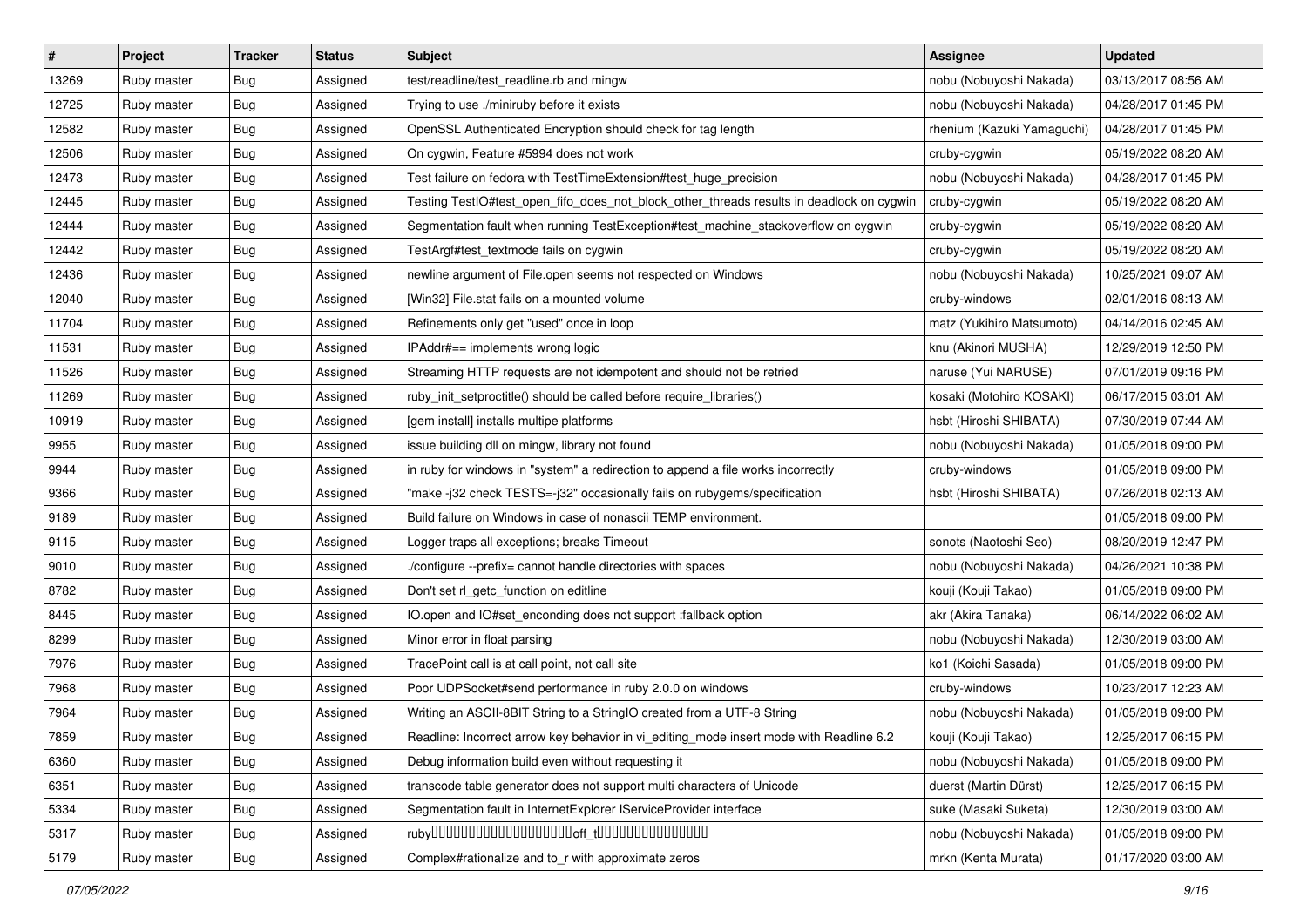| $\vert$ # | Project     | <b>Tracker</b> | <b>Status</b> | <b>Subject</b>                                                                                                             | <b>Assignee</b>            | <b>Updated</b>      |
|-----------|-------------|----------------|---------------|----------------------------------------------------------------------------------------------------------------------------|----------------------------|---------------------|
| 4040      | Ruby master | <b>Bug</b>     | Assigned      | SystemStackError with Hash[*a] for Large _a_                                                                               | ko1 (Koichi Sasada)        | 12/25/2017 06:14 PM |
| 595       | Ruby master | Bug            | Assigned      | Fiber ignores ensure clause                                                                                                | ioquatix (Samuel Williams) | 12/29/2019 10:37 AM |
| 18891     | Ruby master | Misc           | Open          | Expand tabs in C code                                                                                                      |                            | 07/04/2022 08:02 PM |
| 18888     | Ruby master | Misc           | Open          | Migrate ruby-lang.org mail services to Google Domains and Google Workspace                                                 |                            | 06/30/2022 09:14 PM |
| 18840     | Ruby master | Misc           | Open          | Top-level #using and other methods docs                                                                                    |                            | 06/18/2022 07:12 PM |
| 18836     | Ruby master | Misc           | Open          | DevMeeting-2022-07-21                                                                                                      |                            | 06/30/2022 03:26 AM |
| 18761     | Ruby master | Misc           | Open          | provide an example wasm project                                                                                            | katei (Yuta Saito)         | 05/23/2022 11:01 AM |
| 18726     | Ruby master | Misc           | Open          | CI Error on c99 and c2x                                                                                                    | shyouhei (Shyouhei Urabe)  | 04/19/2022 09:05 AM |
| 18725     | Ruby master | Misc           | Open          | IO#write and IO#wait_writable block for write pipe if read pipe is closed in other thread on<br>OpenBSD                    |                            | 04/13/2022 11:20 PM |
| 18587     | Ruby master | <b>Misc</b>    | Open          | What was the reason behind Ruby choosing SipHash for Hash?                                                                 |                            | 02/17/2022 12:02 AM |
| 18420     | Ruby master | Misc           | Open          | Question about how to handle IO.pipe reader and writer when forking                                                        |                            | 12/22/2021 12:04 AM |
| 18404     | Ruby master | Misc           | Open          | 3.1 documentation problems tracking ticket                                                                                 |                            | 12/24/2021 03:59 PM |
| 18352     | Ruby master | Misc           | Open          | What is the Hash#grep expected?                                                                                            |                            | 11/28/2021 10:39 PM |
| 18248     | Ruby master | Misc           | Open          | Add Feature Triaging Guide                                                                                                 |                            | 10/12/2021 03:21 PM |
| 18150     | Ruby master | Misc           | Open          | Proposal: Deprecate leading zero syntax to declare octals, since it's extremely confusing<br>(and Python 3 removed it too) |                            | 09/04/2021 03:21 AM |
| 18082     | Ruby master | Misc           | Open          | FileUtils.remove_entry_secure has inconsistent document                                                                    |                            | 08/17/2021 04:26 PM |
| 18068     | Ruby master | Misc           | Open          | Silence LoadError only if it is for rubygems itself                                                                        | hsbt (Hiroshi SHIBATA)     | 08/08/2021 02:21 PM |
| 17829     | Ruby master | Misc           | Open          | Clang/LLVM correctness of x64-mingw32 build (`shorten-64-to-32` warnings)                                                  |                            | 04/26/2021 04:23 PM |
| 17815     | Ruby master | Misc           | Open          | Snapcraft Ruby plugin                                                                                                      |                            | 04/20/2021 07:59 PM |
| 17683     | Ruby master | Misc           | Open          | Current status of beginless range (experimental or not)                                                                    |                            | 06/05/2021 07:22 AM |
| 17637     | Ruby master | Misc           | Open          | Endless ranges with `nil` boundary weird behavior                                                                          |                            | 02/19/2021 07:57 AM |
| 17591     | Ruby master | Misc           | Open          | Test frameworks and REPLs do not show deprecation warnings by default                                                      |                            | 02/17/2021 09:06 AM |
| 17586     | Ruby master | Misc           | Open          | Please run Windows CI in all std-lib repos                                                                                 |                            | 01/28/2021 02:34 PM |
| 17569     | Ruby master | Misc           | Open          | `uri` lib maintainership                                                                                                   | akr (Akira Tanaka)         | 01/23/2021 10:42 AM |
| 17565     | Ruby master | Misc           | Open          | Prefer use of access(2) in rb file load ok() to check for existence of require'd files                                     |                            | 01/21/2021 08:52 PM |
| 17502     | Ruby master | Misc           | Open          | C vs Ruby                                                                                                                  | ko1 (Koichi Sasada)        | 12/02/2021 07:53 PM |
| 17422     | Ruby master | Misc           | Open          | 3.0 documentation problems tracking ticket                                                                                 |                            | 12/24/2020 12:51 PM |
| 17399     | Ruby master | Misc           | Open          | Are endless methods experimental?                                                                                          |                            | 12/22/2020 07:05 PM |
| 17390     | Ruby master | Misc           | Open          | Class and method-level docs for Ractor                                                                                     |                            | 12/13/2020 06:33 PM |
| 17309     | Ruby master | Misc           | Open          | URI escape being deprecated, yet there is no replacement                                                                   |                            | 11/11/2020 12:52 AM |
| 17199     | Ruby master | Misc           | Open          | id outputed by inspect and to_s output does not allow to find actual object_id and vice-versa                              |                            | 10/20/2020 09:35 PM |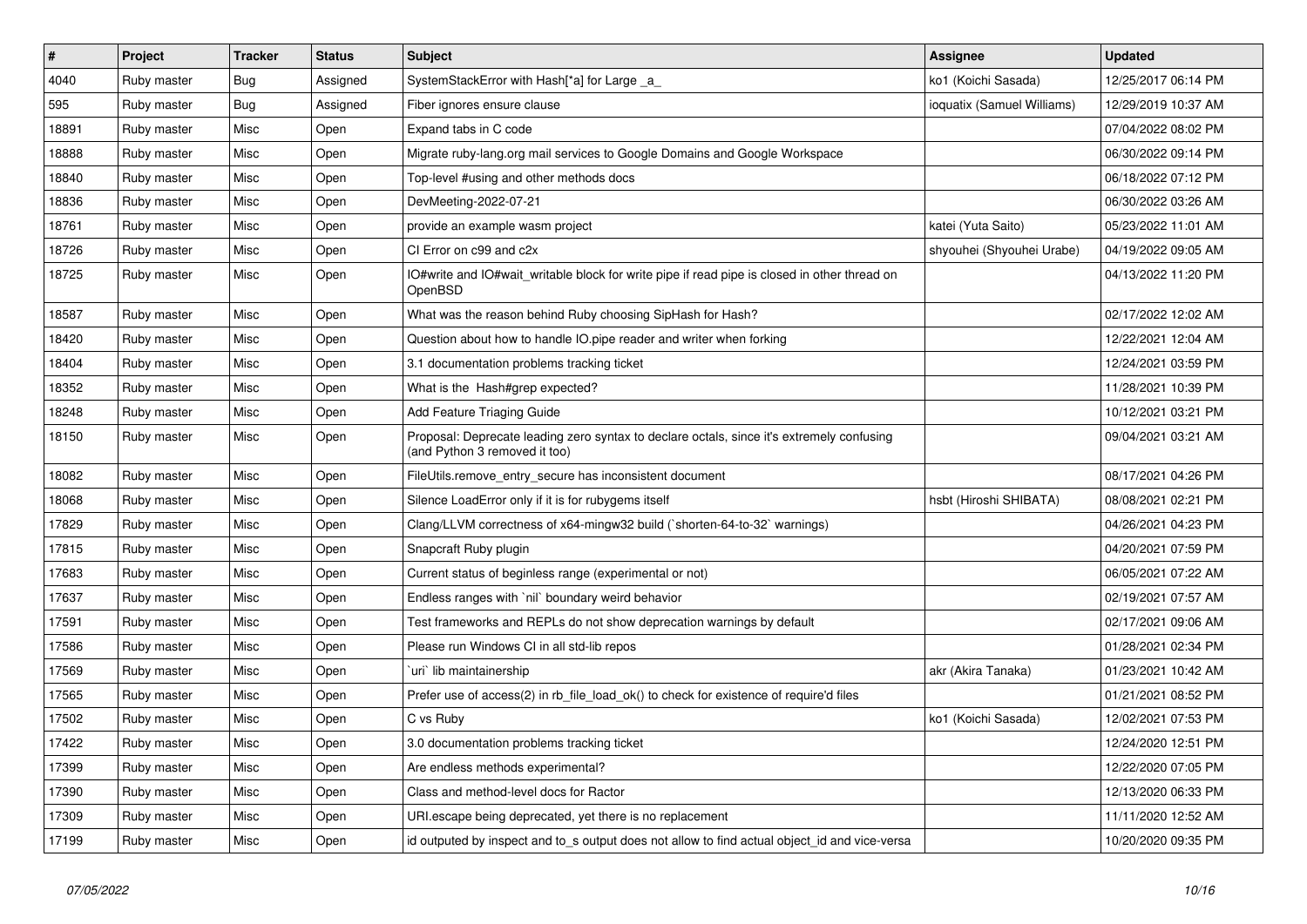| $\sharp$ | Project     | <b>Tracker</b> | <b>Status</b> | Subject                                                                                                     | Assignee                       | <b>Updated</b>      |
|----------|-------------|----------------|---------------|-------------------------------------------------------------------------------------------------------------|--------------------------------|---------------------|
| 17174    | Ruby master | Misc           | Open          | "Error relocating, symbol not found" error when compiling a native extension on Alpine with<br>Ruby $>=2.4$ |                                | 10/06/2020 11:19 AM |
| 17154    | Ruby master | Misc           | Open          | Update Pathname Documentation to Clarify Expected Behavior                                                  | akr (Akira Tanaka)             | 09/05/2020 01:18 PM |
| 17137    | Ruby master | Misc           | Open          | Cooperation on maintaining official docker ruby images                                                      |                                | 09/02/2020 05:03 PM |
| 17053    | Ruby master | Misc           | Open          | RDoc for Hash Keys                                                                                          |                                | 07/28/2020 01:21 AM |
| 16895    | Ruby master | Misc           | Open          | Request for cooperation: Try your applications/libraries with master branch and debug<br>options            |                                | 05/15/2020 11:51 PM |
| 16803    | Ruby master | Misc           | Open          | Discussion: those internal macros reside in public API headers                                              |                                | 05/14/2020 12:27 PM |
| 16750    | Ruby master | Misc           | Open          | Change typedef of VALUE for better type checking                                                            |                                | 04/03/2020 02:34 AM |
| 16678    | Ruby master | Misc           | Open          | Array#values_at has unintuitive behavior when supplied a range starting with negative index                 |                                | 03/09/2020 02:06 PM |
| 16671    | Ruby master | Misc           | Open          | <b>BASERUBY</b> version policy                                                                              |                                | 03/05/2020 01:11 AM |
| 16659    | Ruby master | Misc           | Open          | Documentation on Regexp missing for absence pattern (?~pat)                                                 |                                | 02/27/2020 04:16 PM |
| 16629    | Ruby master | Misc           | Open          | ruby-loco now built & saved on GitHub, both mingw & mswin builds                                            |                                | 02/12/2020 01:53 PM |
| 16507    | Ruby master | Misc           | Open          | $=$ vs include? or match?                                                                                   |                                | 01/12/2020 11:27 PM |
| 16487    | Ruby master | Misc           | Open          | Potential for SIMD usage in ruby-core                                                                       |                                | 01/16/2020 05:25 AM |
| 16464    | Ruby master | Misc           | Open          | Which core objects should support deconstruct/deconstruct keys?                                             |                                | 12/30/2019 07:54 AM |
| 16436    | Ruby master | Misc           | Open          | hash missing #last method, make it not so consistent (it has #first)                                        |                                | 01/06/2021 09:47 AM |
| 16408    | Ruby master | Misc           | Open          | Ruby docs list incorrect method signatures for PTY::getpty/PTY::spawn                                       |                                | 12/12/2019 05:12 PM |
| 16396    | Ruby master | Misc           | Open          | What is the reason for this behaviour of Find.find?                                                         |                                | 12/09/2019 02:51 PM |
| 16346    | Ruby master | Misc           | Open          | Confusing macro name: RUBY_MARK_NO_PIN_UNLESS_NULL                                                          |                                | 11/13/2019 07:39 AM |
| 16267    | Ruby master | Misc           | Open          | MinGW CI - add to Actions ?                                                                                 |                                | 10/21/2019 01:10 AM |
| 16235    | Ruby master | Misc           | Open          | ENV assoc spec test does not test invalid name                                                              |                                | 10/05/2019 10:53 PM |
| 16188    | Ruby master | Misc           | Open          | What are the performance implications of the new keyword arguments in 2.7 and 3.0?                          | jeremyevans0 (Jeremy<br>Evans) | 11/27/2019 04:45 PM |
| 16160    | Ruby master | Misc           | Open          | Lazy init thread local storage                                                                              |                                | 09/22/2019 01:55 AM |
| 16157    | Ruby master | Misc           | Open          | What is the correct and *portable* way to do generic delegation?                                            |                                | 10/15/2019 04:28 PM |
| 16130    | Ruby master | Misc           | Open          | [Discussion / Ideas] Finding a good name for the concept of/behind guilds - primarily the<br><b>NAME</b>    |                                | 08/27/2019 04:00 PM |
| 16114    | Ruby master | Misc           | Open          | Naming of "beginless range"                                                                                 |                                | 10/08/2019 03:06 PM |
| 15802    | Ruby master | Misc           | Open          | Reduce the minimum string buffer size from 127 to 63 bytes                                                  | ko1 (Koichi Sasada)            | 07/30/2019 04:04 AM |
| 15744    | Ruby master | Misc           | Open          | Improvement needed to documentation of 'Literals'                                                           |                                | 06/24/2019 02:27 AM |
| 15654    | Ruby master | Misc           | Open          | Documentation for Complex is wrong or misleading                                                            |                                | 03/11/2019 11:55 AM |
| 15568    | Ruby master | Misc           | Open          | TracePoint(:raise)#parameters raises RuntimeError                                                           |                                | 01/27/2019 12:02 AM |
| 15514    | Ruby master | Misc           | Open          | Add documentation for implicit array decomposition                                                          |                                | 01/10/2019 04:43 PM |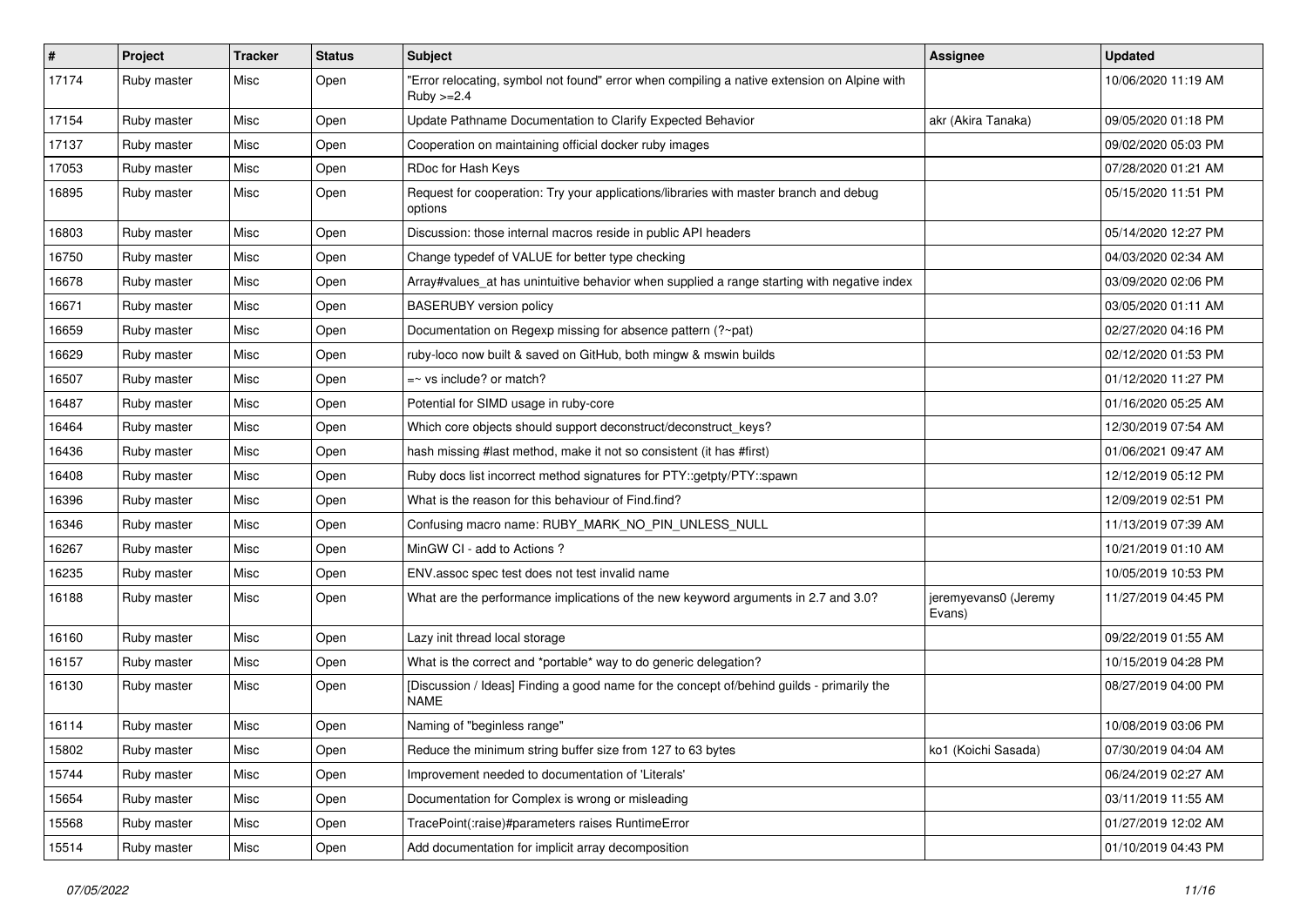| #     | Project     | <b>Tracker</b> | <b>Status</b> | Subject                                                                                                                                               | Assignee                  | <b>Updated</b>      |
|-------|-------------|----------------|---------------|-------------------------------------------------------------------------------------------------------------------------------------------------------|---------------------------|---------------------|
| 15510 | Ruby master | Misc           | Open          | Easter egg in Thread.handle_interrupt                                                                                                                 |                           | 01/05/2019 11:53 PM |
| 15431 | Ruby master | Misc           | Open          | Hashes and arrays should not require commas to seperate values when using new lines                                                                   |                           | 12/18/2018 11:05 AM |
| 15418 | Ruby master | Misc           | Open          | Date.parse('2018')                                                                                                                                    |                           | 12/15/2018 09:17 PM |
| 15402 | Ruby master | Misc           | Open          | Shrinking excess retained memory of container types on promotion to uncollectible                                                                     |                           | 12/11/2018 08:43 PM |
| 15249 | Ruby master | Misc           | Open          | Documentation for attr_accessor and attr_reader should be corrected                                                                                   |                           | 10/23/2018 08:09 PM |
| 15224 | Ruby master | Misc           | Open          | [DOCs] Minor inconsistency in class Array #initialize_copy -<br>https://ruby-doc.org/core-2.5.1/Array.html#method-i-initialize_copy                   |                           | 10/13/2018 02:26 PM |
| 15202 | Ruby master | Misc           | Open          | Adding Coverity Scan to CI to see the result casually                                                                                                 |                           | 10/25/2018 10:50 AM |
| 15136 | Ruby master | Misc           | Open          | Fix - Wparentheses warnings                                                                                                                           |                           | 09/20/2018 09:41 AM |
| 15007 | Ruby master | Misc           | Open          | Let all Init_xxx and extension APIs frequently called from init code paths be considered cold                                                         | naruse (Yui NARUSE)       | 12/06/2018 11:05 AM |
| 14825 | Ruby master | Misc           | Open          | When redefining `attr_xx` methods the visibility becomes `public`                                                                                     |                           | 06/05/2018 05:57 AM |
| 14770 | Ruby master | Misc           | Open          | [META] DevelopersMeeting                                                                                                                              |                           | 05/17/2018 12:28 PM |
| 14768 | Ruby master | Misc           | Open          | Add documentation for    and &&                                                                                                                       |                           | 05/17/2018 09:45 AM |
| 14760 | Ruby master | Misc           | Open          | cross-thread IO#close semantics                                                                                                                       | matz (Yukihiro Matsumoto) | 05/17/2018 08:21 AM |
| 14735 | Ruby master | Misc           | Open          | thread-safe operations in a hash could be documented                                                                                                  |                           | 05/04/2018 01:09 PM |
| 14692 | Ruby master | Misc           | Open          | Question: Ruby stdlib's Option Parser                                                                                                                 | nobu (Nobuyoshi Nakada)   | 04/22/2018 05:53 AM |
| 14673 | Ruby master | Misc           | Open          | Documentation for `Array#drop` / `drop_while` unclear in regard to modification                                                                       |                           | 04/10/2018 09:51 AM |
| 14190 | Ruby master | Misc           | Open          | What are the semantics of \$SAFE?                                                                                                                     |                           | 12/15/2017 10:28 PM |
| 14149 | Ruby master | Misc           | Open          | Ruby Birthday Thread - 25th years anniversary                                                                                                         |                           | 12/02/2017 01:40 AM |
| 14037 | Ruby master | Misc           | Open          | Writing doxygen document comments to static functions                                                                                                 |                           | 10/21/2017 07:48 AM |
| 13968 | Ruby master | Misc           | Open          | [Ruby 3.x perhaps] - A (minimal?) static variant of ruby                                                                                              |                           | 01/14/2018 03:24 PM |
| 13804 | Ruby master | Misc           | Open          | Protected methods cannot be overridden                                                                                                                |                           | 08/10/2017 09:41 PM |
| 13787 | Ruby master | Misc           | Open          | The path to Ruby 3.x - would it be useful to have a separate thread here at the tracker, for<br>discussions and issues and ideas related to ruby 3.x? |                           | 08/08/2017 08:29 AM |
| 13634 | Ruby master | Misc           | Open          | NilClass is lying about respond_to?(:clone)                                                                                                           |                           | 06/06/2017 08:27 AM |
| 13497 | Ruby master | Misc           | Open          | Docs, code samples, Ripper example                                                                                                                    |                           | 04/23/2017 04:27 AM |
| 13209 | Ruby master | Misc           | Open          | fact.rb in ruby/sample variations                                                                                                                     |                           | 02/14/2017 12:10 AM |
| 13072 | Ruby master | Misc           | Open          | Current state of date standard library                                                                                                                |                           | 09/02/2017 05:38 PM |
| 12751 | Ruby master | Misc           | Open          | Incompatibility of Ruby 3                                                                                                                             |                           | 09/14/2016 12:48 PM |
| 12595 | Ruby master | Misc           | Open          | Documentation                                                                                                                                         |                           | 07/18/2016 04:39 PM |
| 12277 | Ruby master | Misc           | Open          | Coding rule: colum number                                                                                                                             |                           | 04/13/2016 06:32 PM |
| 11783 | Ruby master | Misc           | Open          | Do you have any idea if you have a budgets?                                                                                                           |                           | 05/16/2019 09:06 PM |
| 11570 | Ruby master | Misc           | Open          | Clarify autoload chaining behavior                                                                                                                    |                           | 10/06/2015 04:52 PM |
| 11355 | Ruby master | Misc           | Open          | Exceptions inheriting from Timeout::Error should behave the same way                                                                                  |                           | 07/15/2015 04:59 PM |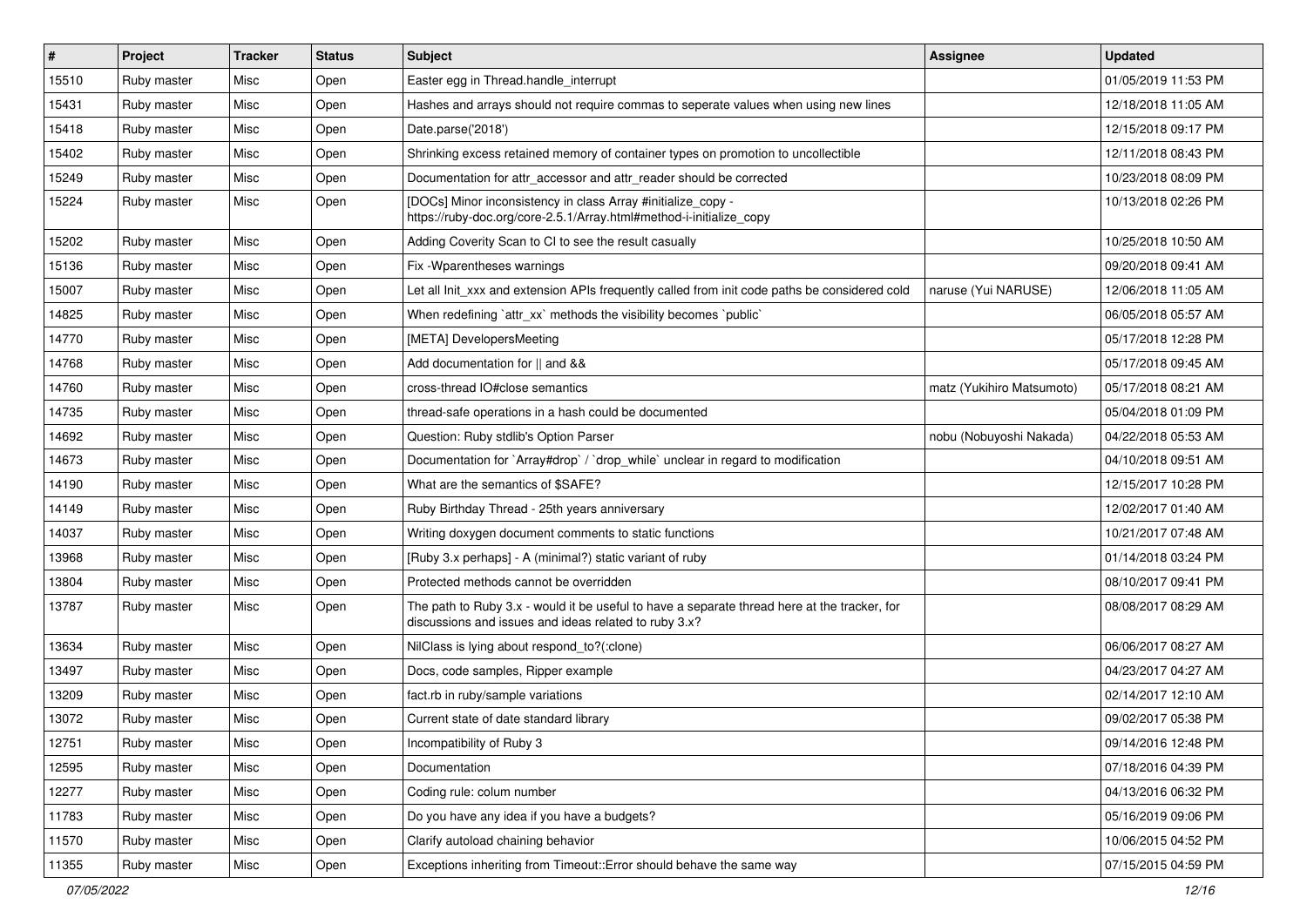| $\vert$ # | Project     | <b>Tracker</b> | <b>Status</b> | Subject                                                                                                                            | Assignee                  | <b>Updated</b>      |
|-----------|-------------|----------------|---------------|------------------------------------------------------------------------------------------------------------------------------------|---------------------------|---------------------|
| 11295     | Ruby master | Misc           | Open          | Request for comments about error messages                                                                                          |                           | 10/22/2015 09:12 AM |
| 10983     | Ruby master | Misc           | Open          | Why blocks make Ruby methods 439% slower?                                                                                          |                           | 11/10/2015 06:21 AM |
| 10783     | Ruby master | Misc           | Open          | String#concat has an "appending" behavior                                                                                          |                           | 08/08/2018 03:08 AM |
| 10628     | Ruby master | Misc           | Open          | Peformance of URI module                                                                                                           | naruse (Yui NARUSE)       | 12/26/2014 04:08 PM |
| 10541     | Ruby master | Misc           | Open          | Remove shorthand string interpolation syntax                                                                                       | matz (Yukihiro Matsumoto) | 10/08/2015 05:44 PM |
| 10513     | Ruby master | Misc           | Open          | instance_eval yields the receiver, but is documented to yield no arguments                                                         | zzak (Zachary Scott)      | 11/14/2014 10:29 PM |
| 10424     | Ruby master | Misc           | Open          | Error message when sorting NaN                                                                                                     |                           | 10/25/2014 02:13 PM |
| 10312     | Ruby master | Misc           | Open          | Give people more control over how the ruby parser sees code and lexical code elements<br>(valid/invalid - toggle options) + macros |                           | 01/20/2016 05:14 PM |
| 9832      | Ruby master | Misc           | Open          | better concurrency in threads                                                                                                      |                           | 05/12/2014 12:33 PM |
| 9724      | Ruby master | Misc           | Open          | Warnings in Ruby: allow per-file directives to i.e. suppress warnings                                                              |                           | 04/10/2014 06:21 PM |
| 9516      | Ruby master | Misc           | Open          | Consolidate all deprecation messages to one or more helper methods                                                                 |                           | 02/13/2014 05:11 PM |
| 18894     | Ruby master | Feature        | Open          | Object#make shareable                                                                                                              |                           | 07/02/2022 11:42 PM |
| 18885     | Ruby master | Feature        | Open          | Long lived fork advisory API (potential Copy on Write optimizations)                                                               |                           | 06/30/2022 09:27 AM |
| 18841     | Ruby master | Feature        | Open          | Proposal: autoload relative                                                                                                        |                           | 06/19/2022 11:22 PM |
| 18835     | Ruby master | Feature        | Open          | Add InstructionSequence#type method                                                                                                |                           | 06/16/2022 10:30 PM |
| 18832     | Ruby master | Feature        | Open          | Do not have class/module keywords consider ancestors of Object                                                                     |                           | 06/21/2022 05:50 AM |
| 18831     | Ruby master | Feature        | Open          | Block argument to `yield`                                                                                                          |                           | 06/18/2022 03:12 AM |
| 18825     | Ruby master | Feature        | Open          | Specialized instruction for "array literal + `.hash`"                                                                              |                           | 06/14/2022 05:24 PM |
| 18822     | Ruby master | Feature        | Open          | Ruby lack a proper method to percent-encode strings for URIs (RFC 3986)                                                            |                           | 06/09/2022 02:42 PM |
| 18821     | Ruby master | Feature        | Open          | Expose Pattern Matching interfaces in core classes                                                                                 |                           | 06/09/2022 07:24 AM |
| 18815     | Ruby master | Feature        | Open          | instance_{eval,exec} vs Proc#>>                                                                                                    |                           | 06/02/2022 05:17 PM |
| 18814     | Ruby master | Feature        | Open          | Ractor: add method to query incoming message queue size                                                                            |                           | 06/30/2022 10:58 AM |
| 18812     | Ruby master | Feature        | Open          | Add ability to trace exit locations for YJIT                                                                                       |                           | 06/01/2022 02:42 PM |
| 18809     | Ruby master | Feature        | Open          | Add Numeric#ceildiv                                                                                                                |                           | 06/21/2022 06:21 PM |
| 18798     | Ruby master | Feature        | Open          | 'UnboundMethod#==' with inherited classes                                                                                          |                           | 05/25/2022 12:32 AM |
| 18776     | Ruby master | Feature        | Open          | <b>Object Shapes</b>                                                                                                               |                           | 05/13/2022 01:11 AM |
| 18774     | Ruby master | Feature        | Open          | Add Queue#pop(timeout:)                                                                                                            |                           | 05/20/2022 12:27 AM |
| 18762     | Ruby master | Feature        | Open          | Add an Array#undigits that compliments Integer#digits                                                                              |                           | 05/03/2022 08:08 PM |
| 18757     | Ruby master | Feature        | Open          | Introduce %R percent literal for anchored regular expression patterns                                                              |                           | 04/27/2022 05:30 PM |
| 18736     | Ruby master | Feature        | Open          | self-p for method chain                                                                                                            |                           | 04/15/2022 11:09 AM |
| 18690     | Ruby master | Feature        | Open          | Allow `Kernel#then` to take arguments                                                                                              |                           | 05/10/2022 06:16 PM |
| 18685     | Ruby master | Feature        | Open          | Enumerator.product: Cartesian product of enumerables                                                                               |                           | 04/26/2022 07:02 AM |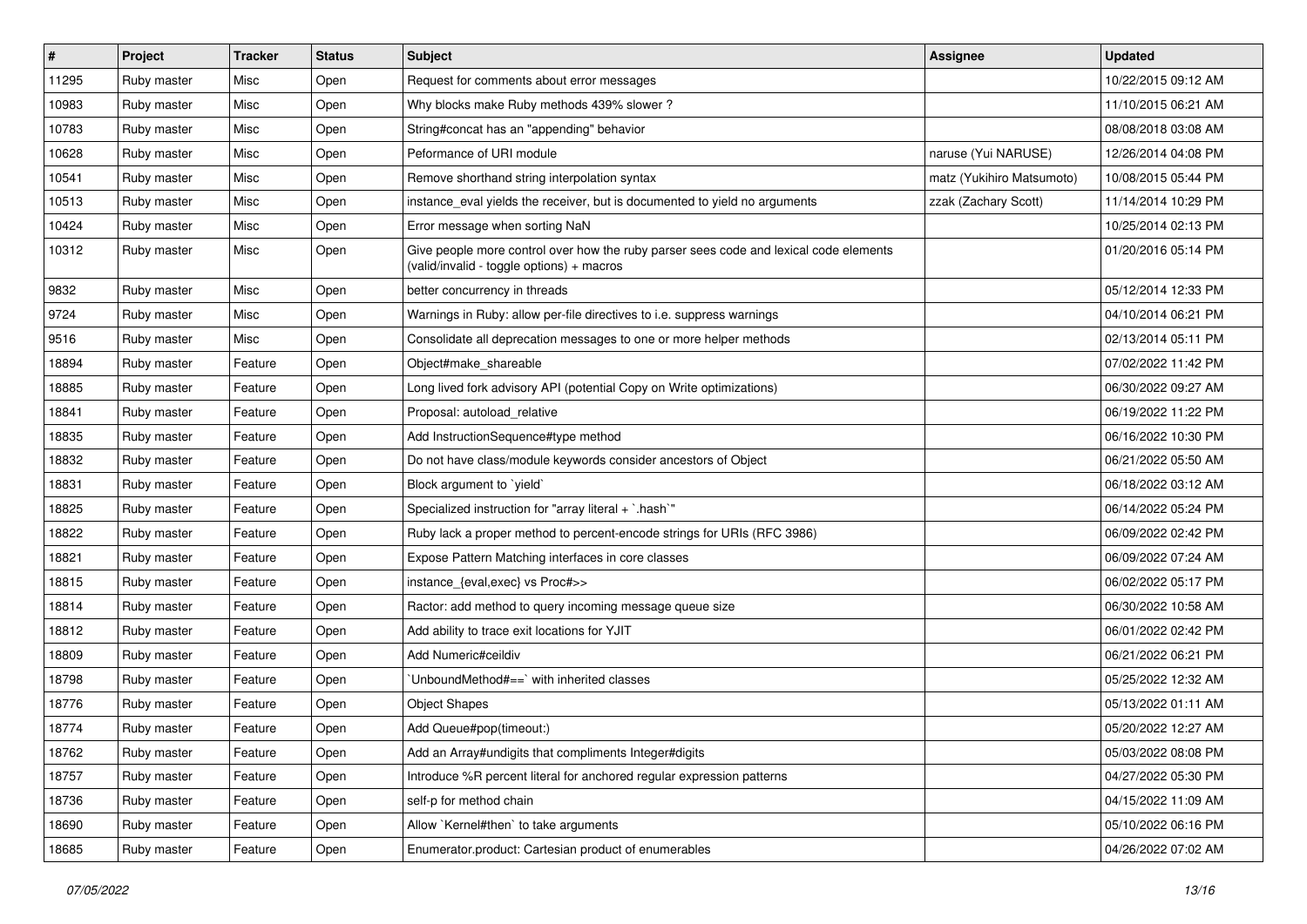| $\vert$ # | <b>Project</b> | <b>Tracker</b> | <b>Status</b> | <b>Subject</b>                                                                            | Assignee              | <b>Updated</b>      |
|-----------|----------------|----------------|---------------|-------------------------------------------------------------------------------------------|-----------------------|---------------------|
| 18683     | Ruby master    | Feature        | Open          | Allow to create hashes with a specific capacity.                                          |                       | 04/22/2022 02:34 PM |
| 18675     | Ruby master    | Feature        | Open          | Add new exception class for resolv timeouts                                               |                       | 04/01/2022 11:22 PM |
| 18668     | Ruby master    | Feature        | Open          | Merge `io-nonblock` gems into core                                                        |                       | 04/21/2022 10:02 AM |
| 18659     | Ruby master    | Feature        | Open          | Create a Binding at the time of an exception and make it available to Rescue              |                       | 03/25/2022 10:55 AM |
| 18654     | Ruby master    | Feature        | Open          | Enhancements to prettyprint                                                               | akr (Akira Tanaka)    | 05/12/2022 01:44 PM |
| 18647     | Ruby master    | Feature        | Open          | Non-recursive option for iseq-targeted Tracepoints in ruby 2.6+                           |                       | 03/18/2022 09:41 AM |
| 18644     | Ruby master    | Feature        | Open          | Coerce anything callable to a Proc                                                        |                       | 06/18/2022 05:28 PM |
| 18642     | Ruby master    | Feature        | Open          | Named ripper fields                                                                       |                       | 05/12/2022 01:37 PM |
| 18640     | Ruby master    | Feature        | Open          | default empty string argument for `String#sub` and `String#sub!`, e.g. `"hello".sub("I")` |                       | 03/19/2022 02:33 AM |
| 18639     | Ruby master    | Feature        | Open          | Update Unicode data to Unicode Version 15.0.0                                             | duerst (Martin Dürst) | 03/22/2022 07:38 PM |
| 18630     | Ruby master    | Feature        | Open          | Introduce general `IO#timeout` and `IO#timeout=`for all (non-)blocking operations.        |                       | 04/21/2022 09:36 AM |
| 18617     | Ruby master    | Feature        | Open          | Allow multiples keys in Hash#[] acting like Hash#dig                                      |                       | 03/10/2022 01:36 PM |
| 18603     | Ruby master    | Feature        | Open          | Allow syntax like obj.method(arg)=value                                                   |                       | 02/27/2022 05:04 PM |
| 18597     | Ruby master    | Feature        | Open          | Strings need a named method like `dup` that doesn't duplicate if receiver is mutable      |                       | 02/26/2022 11:56 PM |
| 18594     | Ruby master    | Feature        | Open          | Add a #to h method on URI::Generic                                                        |                       | 03/31/2022 01:18 PM |
| 18593     | Ruby master    | Feature        | Open          | Add back URI.escape                                                                       |                       | 02/18/2022 07:45 PM |
| 18583     | Ruby master    | Feature        | Open          | Pattern-matching: API for custom unpacking strategies?                                    |                       | 03/17/2022 01:10 PM |
| 18576     | Ruby master    | Feature        | Open          | Rename `ASCII-8BIT` encoding to `BINARY`                                                  |                       | 03/17/2022 03:06 PM |
| 18573     | Ruby master    | Feature        | Open          | Object#pack1                                                                              |                       | 02/08/2022 08:51 AM |
| 18568     | Ruby master    | Feature        | Open          | Explore lazy RubyGems boot to reduce need for --disable-gems                              |                       | 02/17/2022 07:15 AM |
| 18564     | Ruby master    | Feature        | Open          | Add Exception#detailed message                                                            | mame (Yusuke Endoh)   | 02/01/2022 08:06 PM |
| 18559     | Ruby master    | Feature        | Open          | Allocation tracing: Objects created by the parser are attributed to Kernel.require        |                       | 06/28/2022 12:21 PM |
| 18554     | Ruby master    | Feature        | Open          | Move unicode_normalize to a default gem                                                   |                       | 01/31/2022 05:51 PM |
| 18551     | Ruby master    | Feature        | Open          | Make Range#reverse each to raise an exception if endless                                  |                       | 01/28/2022 11:13 PM |
| 18515     | Ruby master    | Feature        | Open          | Add Range#reverse_each implementation for performance                                     |                       | 01/31/2022 02:23 AM |
| 18498     | Ruby master    | Feature        | Open          | Introduce a public WeakKeysMap that compares by equality                                  |                       | 02/20/2022 04:06 PM |
| 18494     | Ruby master    | Feature        | Open          | [RFC] ENV["RUBY_GC_"]= changes GC parameters dynamically                                  |                       | 01/17/2022 11:15 PM |
| 18478     | Ruby master    | Feature        | Open          | Module#constant pairs                                                                     |                       | 01/11/2022 07:55 PM |
| 18477     | Ruby master    | Feature        | Open          | Float#sqrt and Integer#sqrt                                                               |                       | 01/11/2022 07:34 PM |
| 18463     | Ruby master    | Feature        | Open          | Random number generation with xoshiro                                                     |                       | 02/13/2022 09:12 AM |
| 18462     | Ruby master    | Feature        | Open          | Proposal to merge WASI based WebAssembly support                                          |                       | 03/24/2022 03:05 AM |
| 18440     | Ruby master    | Feature        | Open          | YJIT is enabled if any YJIT tuning options are set                                        |                       | 12/30/2021 08:17 PM |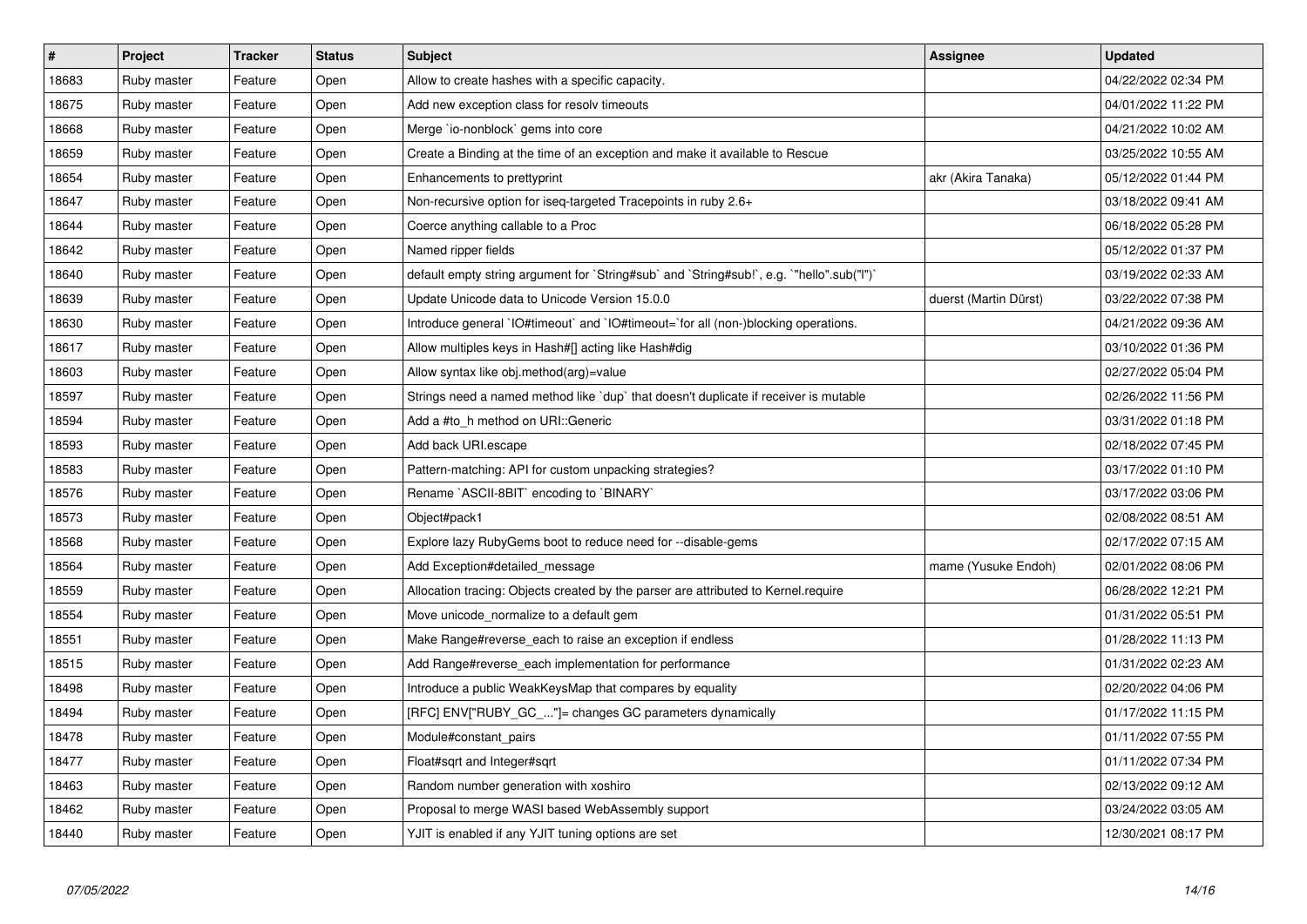| $\sharp$ | Project     | <b>Tracker</b> | <b>Status</b> | Subject                                                                                                                                                               | Assignee                                | <b>Updated</b>      |
|----------|-------------|----------------|---------------|-----------------------------------------------------------------------------------------------------------------------------------------------------------------------|-----------------------------------------|---------------------|
| 18439    | Ruby master | Feature        | Open          | Support YJIT for VC++                                                                                                                                                 | maximecb (Maxime<br>Chevalier-Boisvert) | 01/10/2022 11:29 PM |
| 18438    | Ruby master | Feature        | Open          | Add `Exception#additional message` to show additional error information                                                                                               |                                         | 02/07/2022 02:55 AM |
| 18423    | Ruby master | Feature        | Open          | Installing stable versions like 3.0.3 from source generates fatal error by make                                                                                       |                                         | 12/23/2021 11:44 PM |
| 18418    | Ruby master | Feature        | Open          | Add Net::HTTP#security_level=                                                                                                                                         |                                         | 12/19/2021 11:58 AM |
| 18411    | Ruby master | Feature        | Open          | Introduce `Fiber.blocking` for disabling scheduler.                                                                                                                   |                                         | 12/23/2021 05:10 PM |
| 18410    | Ruby master | Feature        | Open          | Proposal to make inspect include underscores on numerics                                                                                                              |                                         | 12/16/2021 09:07 AM |
| 18402    | Ruby master | Feature        | Open          | Argument Labels                                                                                                                                                       |                                         | 01/31/2022 06:14 PM |
| 18401    | Ruby master | Feature        | Open          | Rework `require_relative` to add the "current path" on `\$LOAD_PATH`                                                                                                  |                                         | 12/09/2021 05:41 PM |
| 18395    | Ruby master | Feature        | Open          | Introduce Array#subtract! for performance                                                                                                                             |                                         | 12/08/2021 04:42 PM |
| 18384    | Ruby master | Feature        | Open          | Pattern Match Object                                                                                                                                                  |                                         | 05/07/2022 06:01 PM |
| 18376    | Ruby master | Feature        | Open          | Version comparison API                                                                                                                                                |                                         | 12/30/2021 10:33 AM |
| 18369    | Ruby master | Feature        | Open          | users.detect(:name, "Dorian") as shorthand for users.detect { $ user $ user.name == "Dorian" }                                                                        |                                         | 12/03/2021 02:23 PM |
| 18368    | Ruby master | Feature        | Open          | Range#step semantics for non-Numeric ranges                                                                                                                           |                                         | 02/02/2022 03:42 PM |
| 18360    | Ruby master | Feature        | Open          | <b>PrettyPrint enhancements</b>                                                                                                                                       |                                         | 11/24/2021 12:15 AM |
| 18357    | Ruby master | Feature        | Open          | Proposal: stop raising when block passed to IO#each * closes the IO                                                                                                   |                                         | 11/22/2021 09:03 PM |
| 18334    | Ruby master | Feature        | Open          | ENV#to_h returns a new Hash object but Hash#to_h does not, which can cause<br>inconsistencies                                                                         |                                         | 11/17/2021 05:46 PM |
| 18332    | Ruby master | Feature        | Open          | a?b                                                                                                                                                                   |                                         | 12/29/2021 04:38 AM |
| 18331    | Ruby master | Feature        | Open          | Kernel.#Time                                                                                                                                                          |                                         | 11/13/2021 12:41 PM |
| 18296    | Ruby master | Feature        | Open          | Custom exception formatting should override `Exception#full_message`.                                                                                                 |                                         | 12/15/2021 08:49 PM |
| 18291    | Ruby master | Feature        | Open          | When use $=\sim$ with named group, if regex is on the right side, variable not defined.                                                                               |                                         | 11/06/2021 12:36 PM |
| 18285    | Ruby master | Feature        | Open          | NoMethodError#message uses a lot of CPU/is really expensive to call                                                                                                   |                                         | 01/30/2022 12:45 PM |
| 18275    | Ruby master | Feature        | Open          | Add an option to define_method to not capture the surrounding environment                                                                                             | ko1 (Koichi Sasada)                     | 12/03/2021 02:34 PM |
| 18265    | Ruby master | Feature        | Open          | Self-contained one-binary feature which discuss on ruby kaigi 2021 day 2, $\mathbb I$ Ruby<br>Committers vs the World / CRuby Committers <sup>[]</sup>                |                                         | 10/24/2021 04:11 PM |
| 18262    | Ruby master | Feature        | Open          | Enumerator::Lazy#partition                                                                                                                                            |                                         | 11/20/2021 10:17 AM |
| 18259    | Ruby master | Feature        | Open          | Support quarter spec %q in Time#strftime                                                                                                                              |                                         | 10/21/2021 12:15 PM |
| 18256    | Ruby master | Feature        | Open          | Change the canonical name of Thread::Mutex, Thread::Queue, Thread::SizedQueue and<br>Thread::ConditionVariable to just Mutex, Queue, SizedQueue and ConditionVariable |                                         | 10/20/2021 10:59 PM |
| 18242    | Ruby master | Feature        | Open          | Parser makes multiple assignment sad in confusing way                                                                                                                 |                                         | 10/09/2021 07:58 AM |
| 18228    | Ruby master | Feature        | Open          | Add a 'timeout' option to 'IO.copy_stream'                                                                                                                            |                                         | 10/01/2021 05:10 AM |
| 18227    | Ruby master | Feature        | Open          | Static class initialization.                                                                                                                                          | ioquatix (Samuel Williams)              | 09/29/2021 09:21 PM |
| 18194    | Ruby master | Feature        | Open          | No easy way to format exception messages per thread/fiber scheduler context.                                                                                          | mame (Yusuke Endoh)                     | 09/29/2021 10:10 AM |